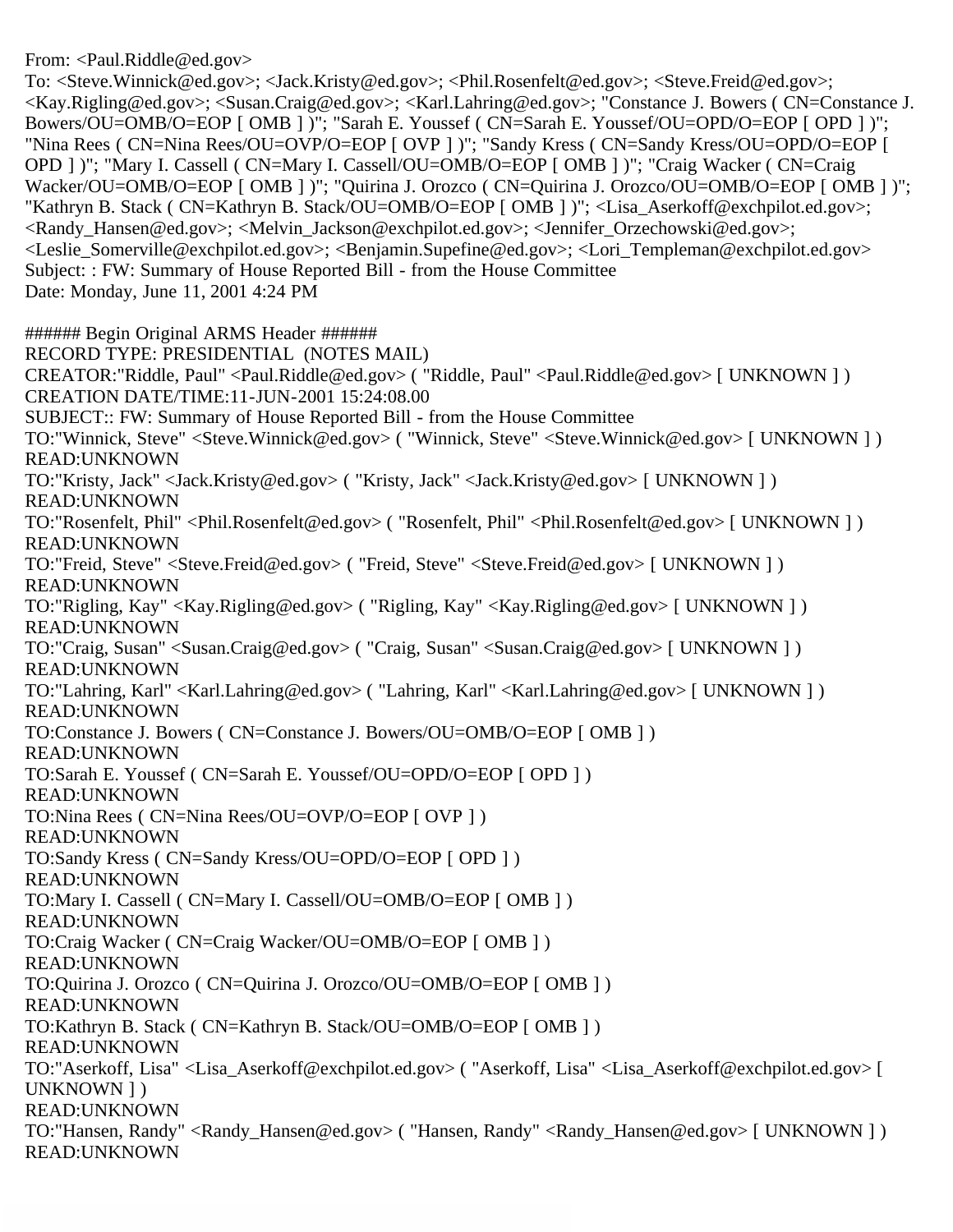TO:"Jackson, Melvin" <Melvin\_Jackson@exchpilot.ed.gov> ( "Jackson, Melvin" <Melvin\_Jackson@exchpilot.ed.gov> [ UNKNOWN ] ) READ:UNKNOWN TO:"Orzechowski, Jennifer" <Jennifer\_Orzechowski@ed.gov> ( "Orzechowski, Jennifer" <Jennifer\_Orzechowski@ed.gov> [ UNKNOWN ] ) READ:UNKNOWN TO:"Somerville, Leslie" <Leslie\_Somerville@exchpilot.ed.gov> ( "Somerville, Leslie" <Leslie\_Somerville@exchpilot.ed.gov> [ UNKNOWN ] ) READ:UNKNOWN TO:"Superfine, Benjamin" <Benjamin.Supefine@ed.gov> ( "Superfine, Benjamin" <Benjamin.Supefine@ed.gov> [ UNKNOWN ] ) READ:UNKNOWN TO:"Templeman, Lori" <Lori\_Templeman@exchpilot.ed.gov> ( "Templeman, Lori" <Lori\_Templeman@exchpilot.ed.gov> [ UNKNOWN ] ) READ:UNKNOWN ###### End Original ARMS Header ######

FYI - Here's a 33-page summary of HR 1, prepared by House Committee staff.

> From: Cook, Sandra > Sent: Monday, June 11, 2001 2:00 PM > To: Jones, Lonna; Corwin, Thomas; Riddle, Paul > Subject: FW: Summary of House Reported Bill > FYI > -----Original Message----- > From: Wolfe, Christine > Sent: Monday, June 11, 2001 1:56 PM > To: Cook, Sandra; Boothby, Clayton; Sheridan, Michael > Subject: Summary of House Reported Bill > <<HR 1- House Reported Summary.doc>> > From the Committee--  $>$  FYI. - att1.htm - HR 1- House Reported Summary.doc ATT CREATION TIME/DATE: 0 00:00:00.00 File attachment <P\_TX0C2004\_OPD.TXT\_1> ATT CREATION TIME/DATE: 0 00:00:00.00 File attachment <P\_TX0C2004\_OPD.TXT\_2>

> -----Original Message-----

 $>$ 

 $>$ 

 $>$ 

 $\geq$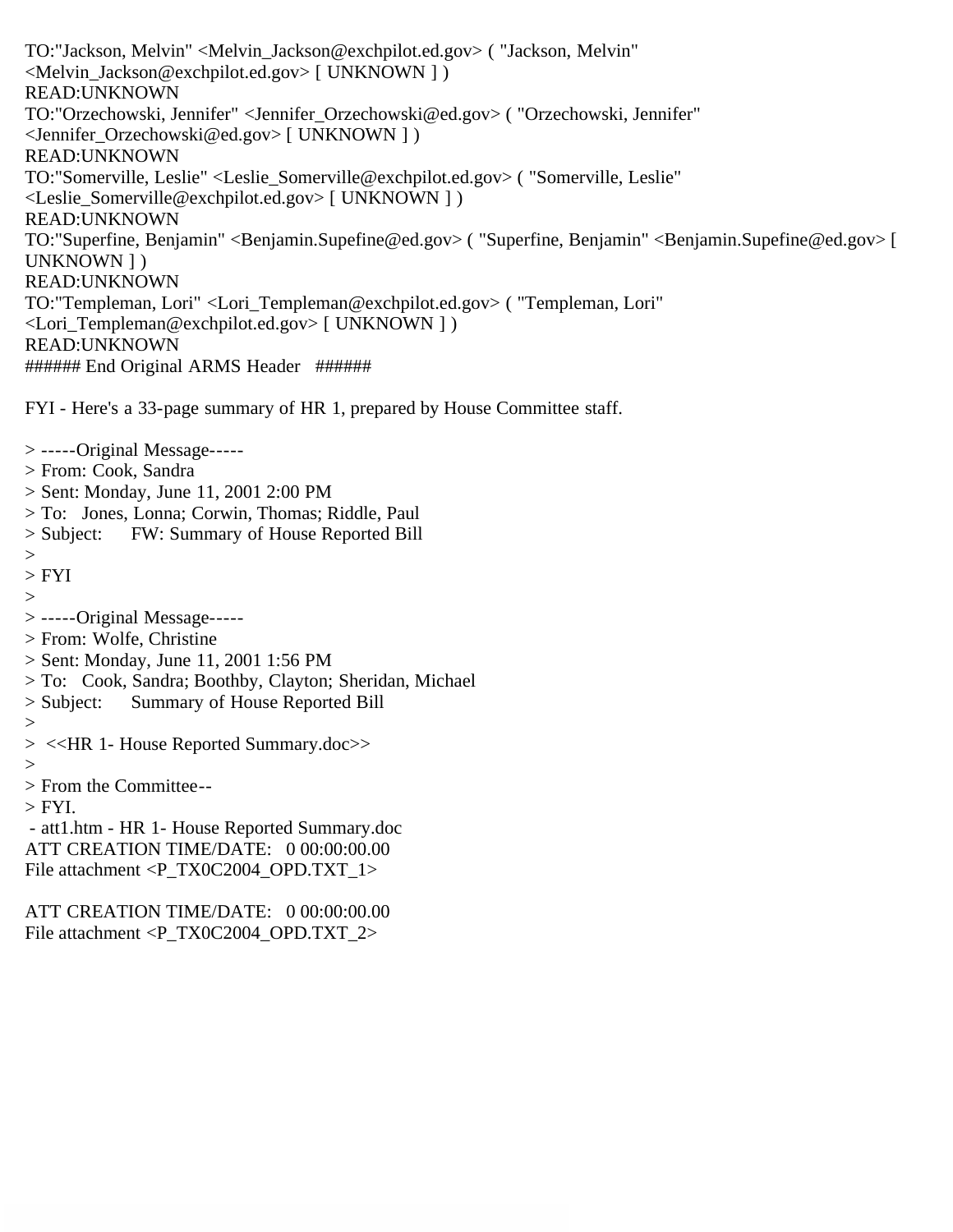# **The following document is attachment P\_TX0C2004\_OPD.TXT\_1**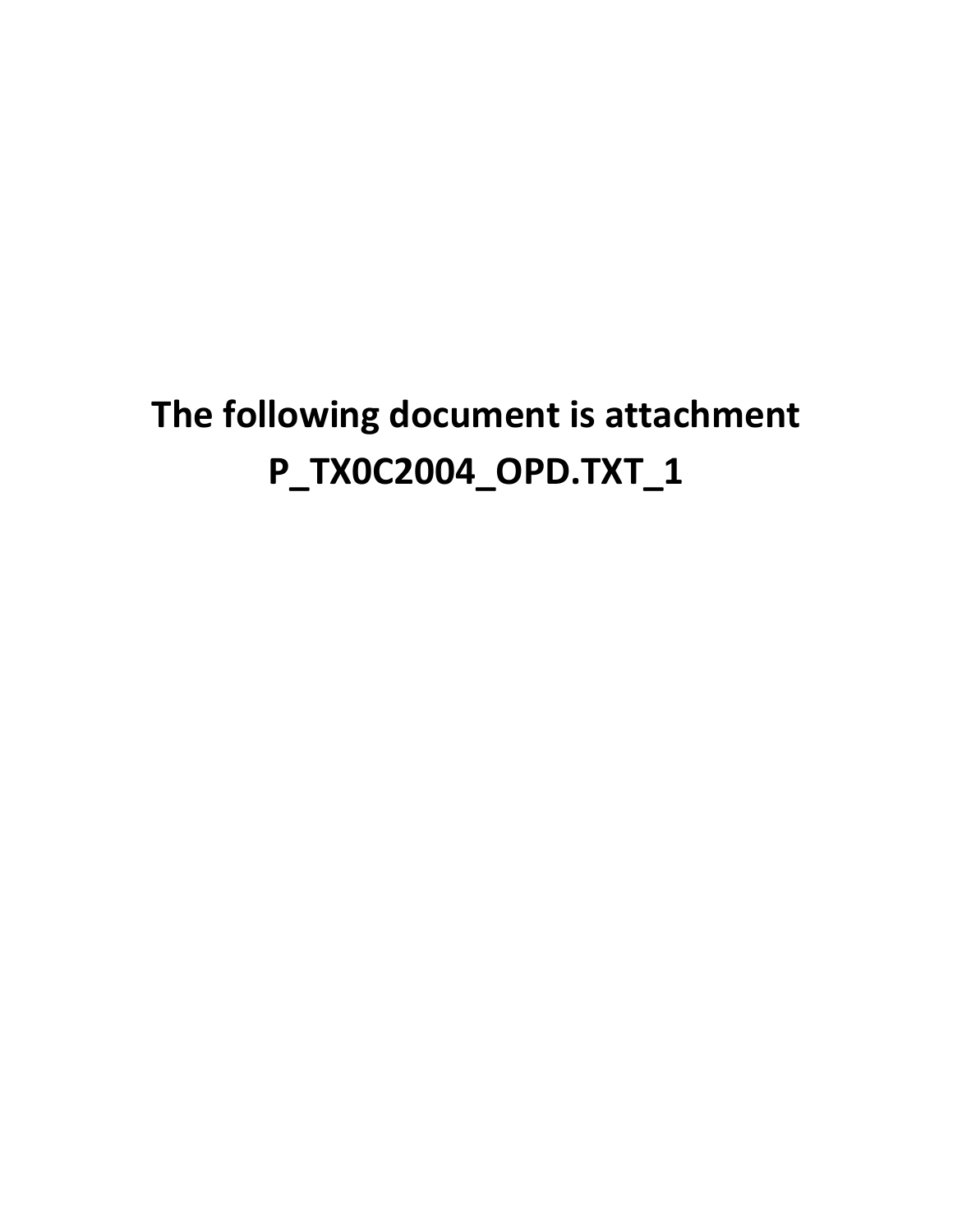FYI - Here's a 33-page summary of HR 1, prepared by House Committee staff.

-----Original Message----- **From:** Cook, Sandra **Sent:** Monday, June 11, 2001 2:00 PM **To:** Jones, Lonna; Corwin, Thomas; Riddle, Paul **Subject: &n bsp;** FW: Summary of House Reported Bill

#### FYI

-----Original Message----- **From:** Wolfe, Christine **Sent:** Monday, June 11, 2001 1:56 PM **To:** Cook, Sandra; Boothby, Clayton; Sheridan, Michael **Subject: &n bsp;** Summary of House Reported Bill

#### <<HR 1- House Reported Summ ary.doc>>

From the Committee-- FYI.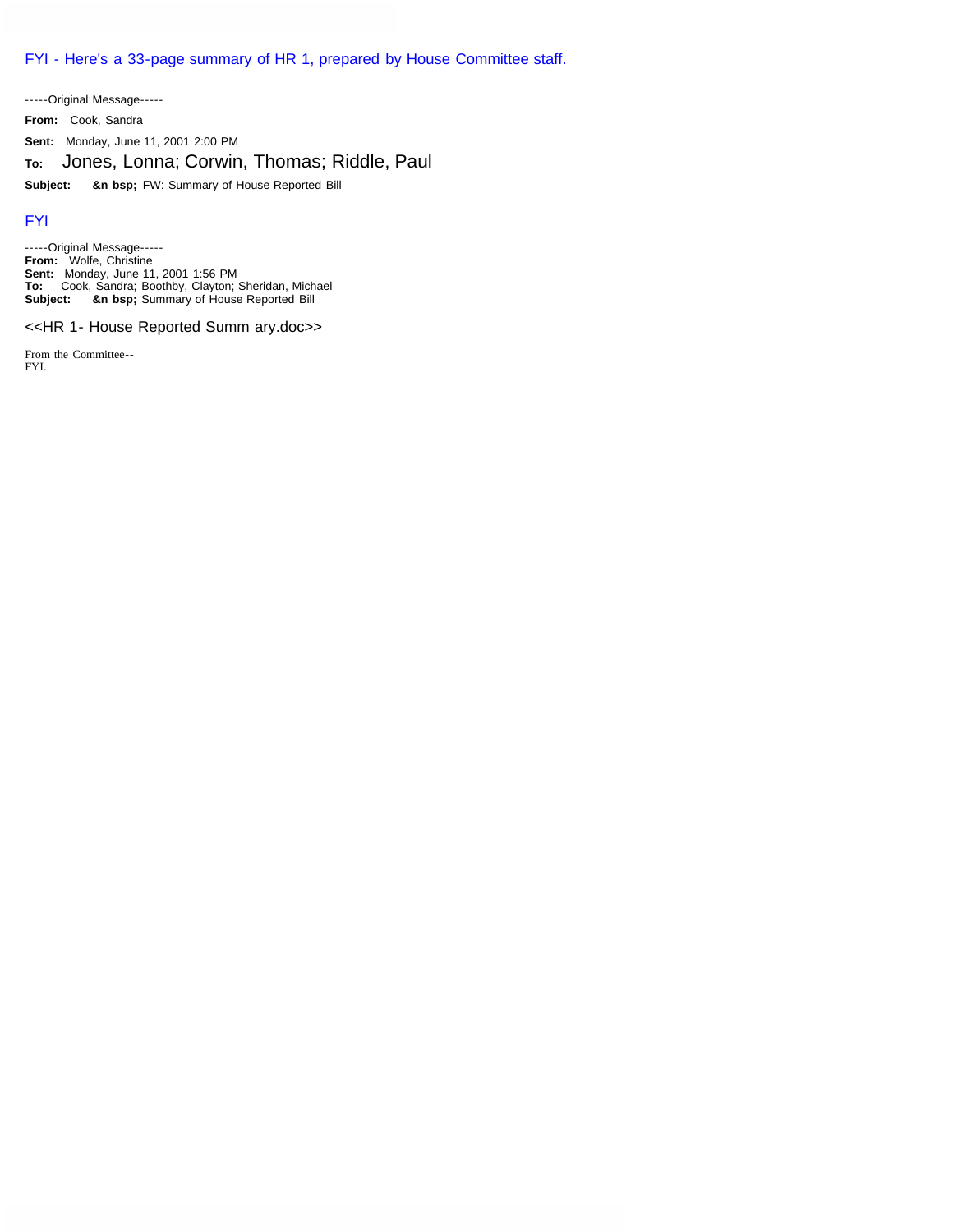# **The following document is attachment P\_TX0C2004\_OPD.TXT\_2**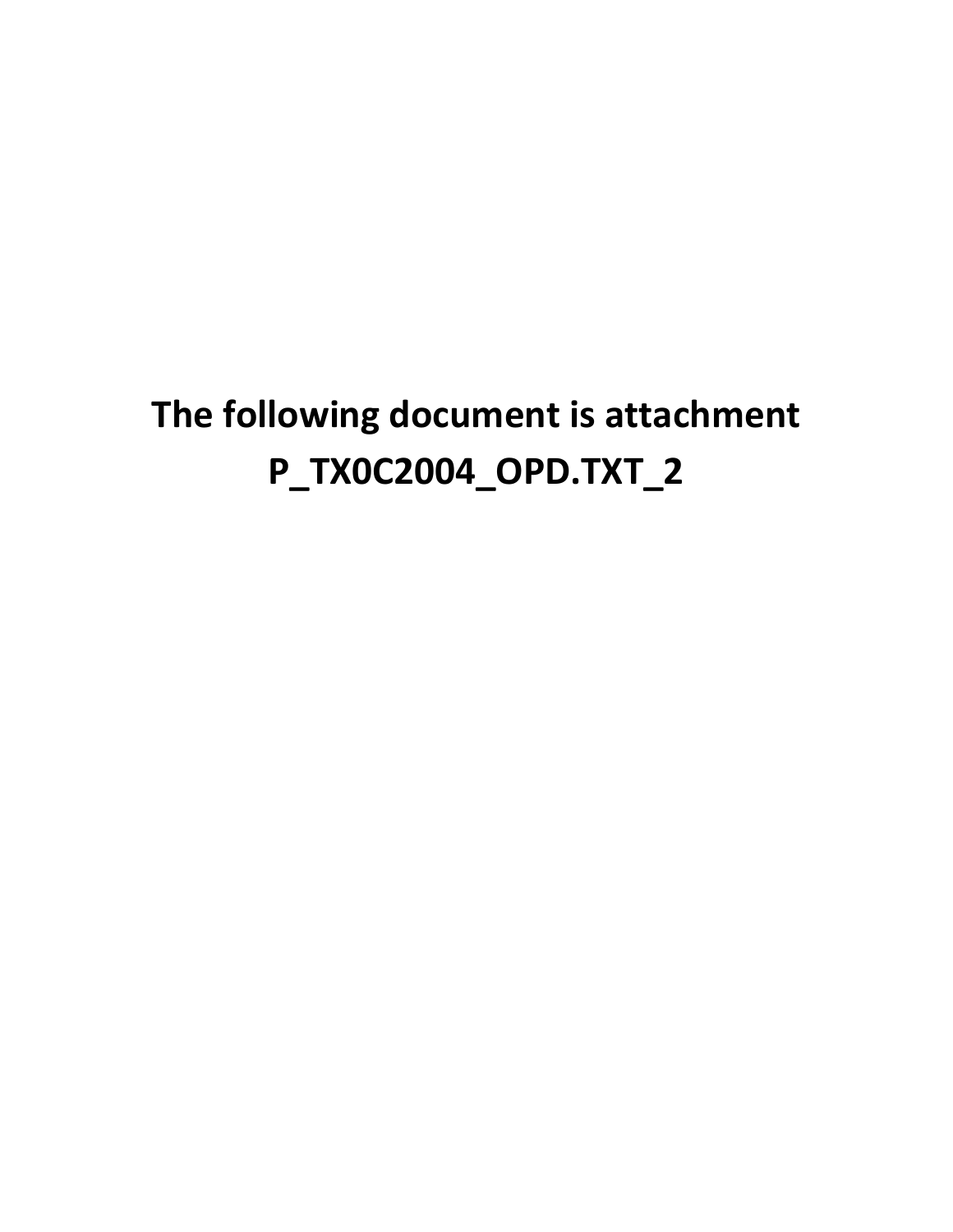# **H.R. 1, the No Child Left Behind Act of 2001**

#### **SUMMARY – HOUSE PASSED**

Education is priority one for the President, priority one for our Committee, and priority one for the American people. Consequently, H.R. 1 has been drafted to reflect the President's priorities, as well as the priorities of this Committee and the American people.

H.R. 1 contains the President's education proposals for elementary and secondary education, as well as a comprehensive reauthorization of the Elementary and Secondary Education Act of 1965 (ESEA). It significantly consolidates the scores of programs currently in ESEA and creates new flexibility options for states and school districts to transfer funds between programs. It expands public school choice and strengthens accountability for improving achievement with annual assessments, rewards and sanctions. In short, it transforms the federal role in education to put the needs of students first.

# **Title I, Part A – Improving Academic Performance of the Disadvantaged**

Title I, Part A is the largest program of ESEA and is funded at \$8.6 billion for FY 2001. The program authorizes federal aid to state and local educational agencies for helping educationally disadvantaged children achieve to the same high state academic performance standards as all other students.

- Annual Assessments for Every Child in Grades 3-8 Annual reading and math assessments will provide parents with the information they need to know how well their child is doing in school, and how well the school is educating their child. States may select and design assessments of their choosing; however, the only requirement would be that the results in student achievement must be comparable from year to year. States will have three years to develop and implement these assessments. Federal funds authorized for this purpose will cover the cost of developing these assessments. Assessments must be of objective knowledge and based on measurable, verifiable and widely accepted professional testing and assessment standards.
- Adequate Yearly Progress for Disadvantaged Students Under current law, districts must determine whether each Title I school is making adequate yearly progress based on whether its students are meeting state academic content and academic achievement standards. The status quo does not ensure, however, that disadvantaged students within each school make progress. Under H.R. 1, a state's definition of adequate yearly progress must apply specifically to disadvantaged students, as well as the overall student population. This expectation will serve to hold schools and districts accountable for improving the performance of disadvantaged students and to help educators, parents, and others discern whether achievement gaps are closing. States must define adequate yearly progress in such a way that it expects all students to improve, and that in 12 years all students will be score at the "proficient" level on state reading and math assessments.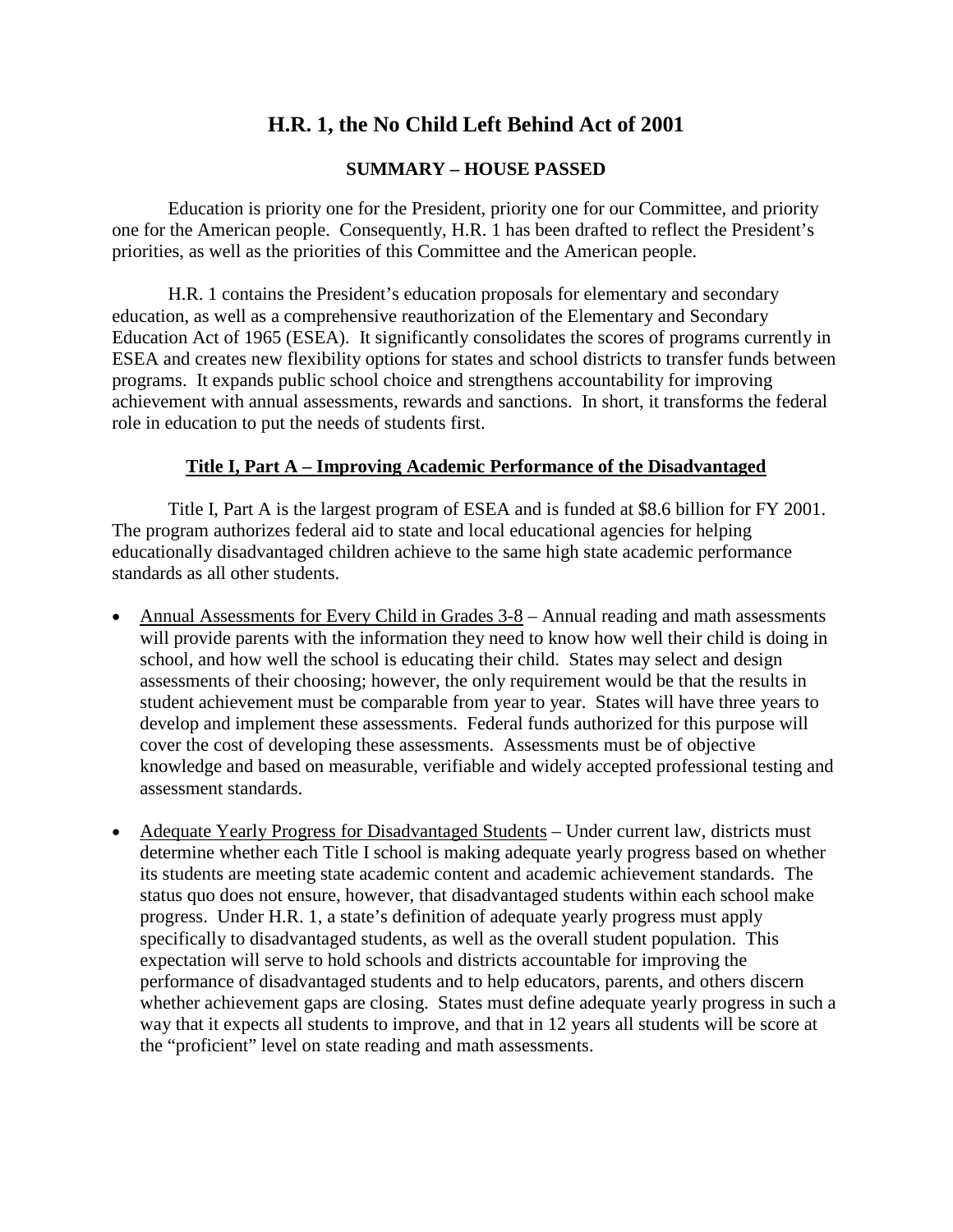- Resources for Turning Around Low Performing Schools H.R. 1 increases the current 0.5 percent set-aside of a state's total Title I allocation for school improvement activities to 1 percent for FY2002-2003, increasing to 3 percent for FY 2004-2006. In addition, the bill retains the separate authority for school improvement activities and authorizes it at \$500 million in FY2002 and such sums as may be necessary in FY2003 through FY2006. These funds will augment state and local efforts to provide capacity building and technical assistance to schools identified as needing improvement. State technical assistance provided with these funds must be based on scientifically based research.
- School Improvement, Corrective Action and Restructuring for Low-Performing Schools and Districts – Schools that have not made adequate yearly progress for one academic year will be identified by the district or state as needing improvement.
	- School improvement: Immediately after identification, these schools will receive technical assistance to improve performance and to develop a two-year plan to turn around the school. These schools would also be eligible to receive federal funds for school improvement. School districts are required to offer public school choice (unless prohibited by state law) to all students in the failing school not later than the first day of the school year following identification. The school district may take additional corrective actions, such as revising the curriculum or restructuring staff.
	- Corrective Action: If the identified school still has not made adequate yearly progress after two years, the district must implement certain corrective actions to improve the school, such as replacing certain staff, as well as offer public school choice (unless prohibited by state law) to all students in the failing school. LEAs must provide transportation, and may use up to 15 of their Title I funds for transportation costs.
	- Restructuring: A school that fails to make adequate yearly progress for three consecutive years would be subject to significant penalties such as reconstitution, state takeover, the hiring of a private management contractor, converting to a charter school, or significant staff restructuring. Public school choice (unless prohibited by state law) is again required to be offered to all students as well as transportation. In addition, disadvantaged students within the school may receive supplemental educational services from a provider of choice. School districts may use up to 40 percent of the failing school's Title I, Part A funds to purchase supplemental educational services. School districts may also use funds from the Title IV, Part A, Subpart 1 Innovative Programs block grant to cover the cost of supplemental educational services. Also, up to 15 percent of a school district's overall Title I, Part A funds may be used to pay for transportation expenses associated with supplemental educational services.
	- Annually, state educational agencies are required to notify the Secretary of the names of schools identified in each state for school improvement.
	- Students may continue to attend a public or charter school of choice for the duration of the time they would have attended the failing school. Choice options must continue to be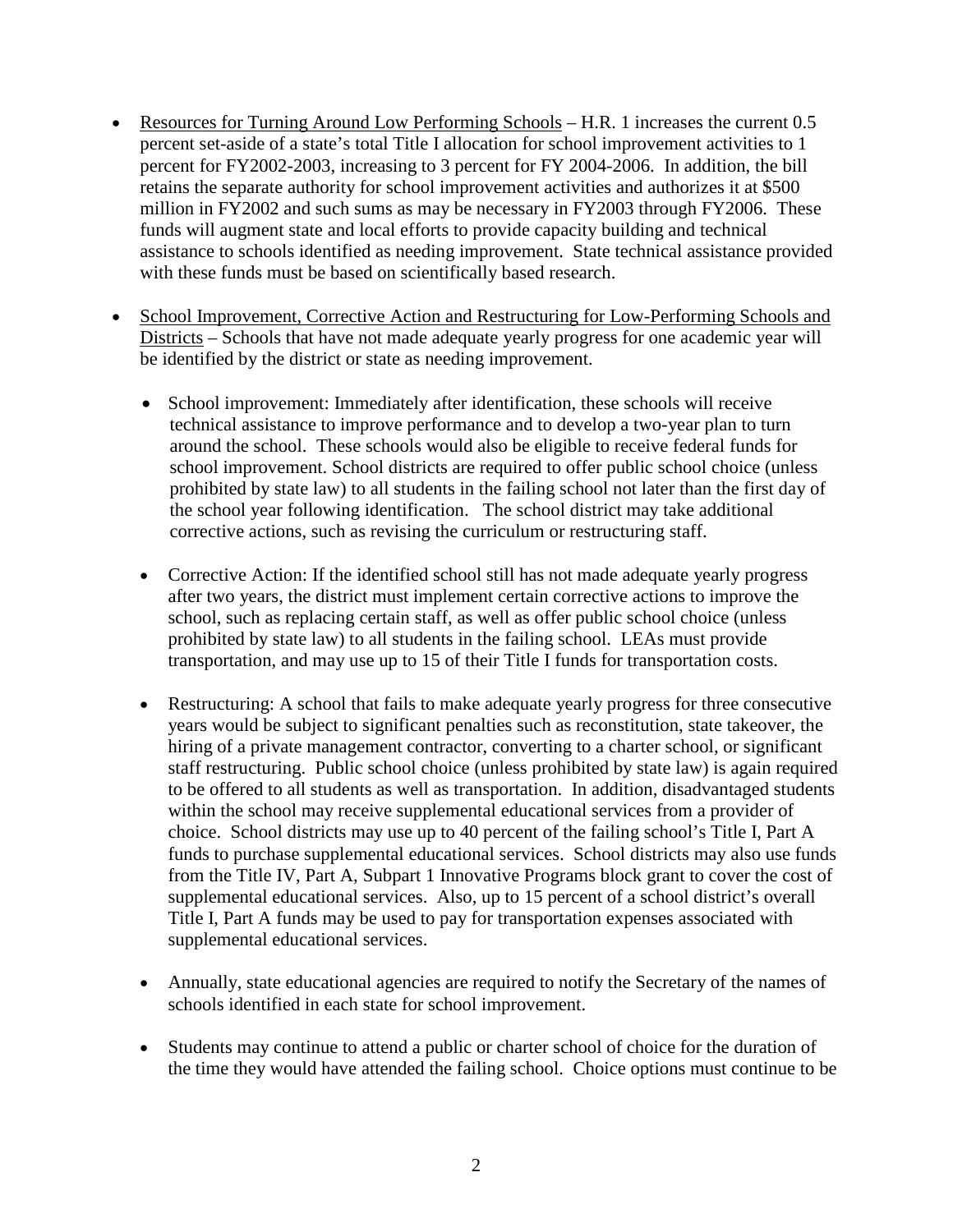offered until two years after the school is no longer identified as being in need of improvement.

- Rewards Up to 30 percent of any increase in Title I funding may be set aside by states to provide rewards to schools (and teachers in such schools) that substantially close the achievement gap between the lowest and highest performing students and that have made outstanding yearly progress for two consecutive years.
- State Report Cards In order to hold schools accountable for improving the performance of all students, by the 2003-2004 school year state assessment results would be reported to the public disaggregated by major subgroups of students. The information on the report card would be for public schools in the aggregate for the following categories: student achievement on state assessments, by subgroup; comparison of students at basic, proficient, and advanced levels of performance on state assessments; graduation rates; completion of Advanced Placement courses and passing AP tests; professional qualifications of teachers; and percentages of students not tested. State report cards will also contain an explanation of the state's accountability system as well as include a comparison of the actual achievement levels for all groups of students compared to the annual objectives for such groups.
- School District Report Cards By the 2003-2004 school year school districts would prepare annual reports for parents and the public on the academic performance of schools in the aggregate in the school district and by school. The school district report cards would include information on: the numbers and percentages of schools identified within the school district as in "school improvement" (low performing) under Title I; in the case of an individual school, whether it has been identified for school improvement and how its students performed on the state assessment compared to the school district and state as a whole; comparisons of students at basic, proficient, and advanced levels of performance on state assessments; graduation rates; completion of Advanced Placement courses and passing AP tests; professional qualifications of teachers; and percentages of students not tested. School district report cards will also contain an explanation of the state's accountability system as well as include a comparison of the actual achievement levels for all groups of students compared to the annual objectives for such groups.
- Testing of Students in English Students who have attended school in the United States for at least three consecutive years would be tested in reading and language arts in the English language.
- Parental Consent for Bilingual Education Local educational agencies would be required to obtain parental consent prior to placing children in an instructional program that is not taught primarily in English.
- Paraprofessionals (Teachers' Aides) Under current law, teachers' aides funded under Title I must, at a minimum, obtain a high school diploma or GED within two years of employment as an aide. The bill would require, not later than three years after enactment, all teachers' aides to have: (1) completed at least two years of study at an institution of higher education; (2) obtained an associate's or higher degree; or (3) met a rigorous standard of quality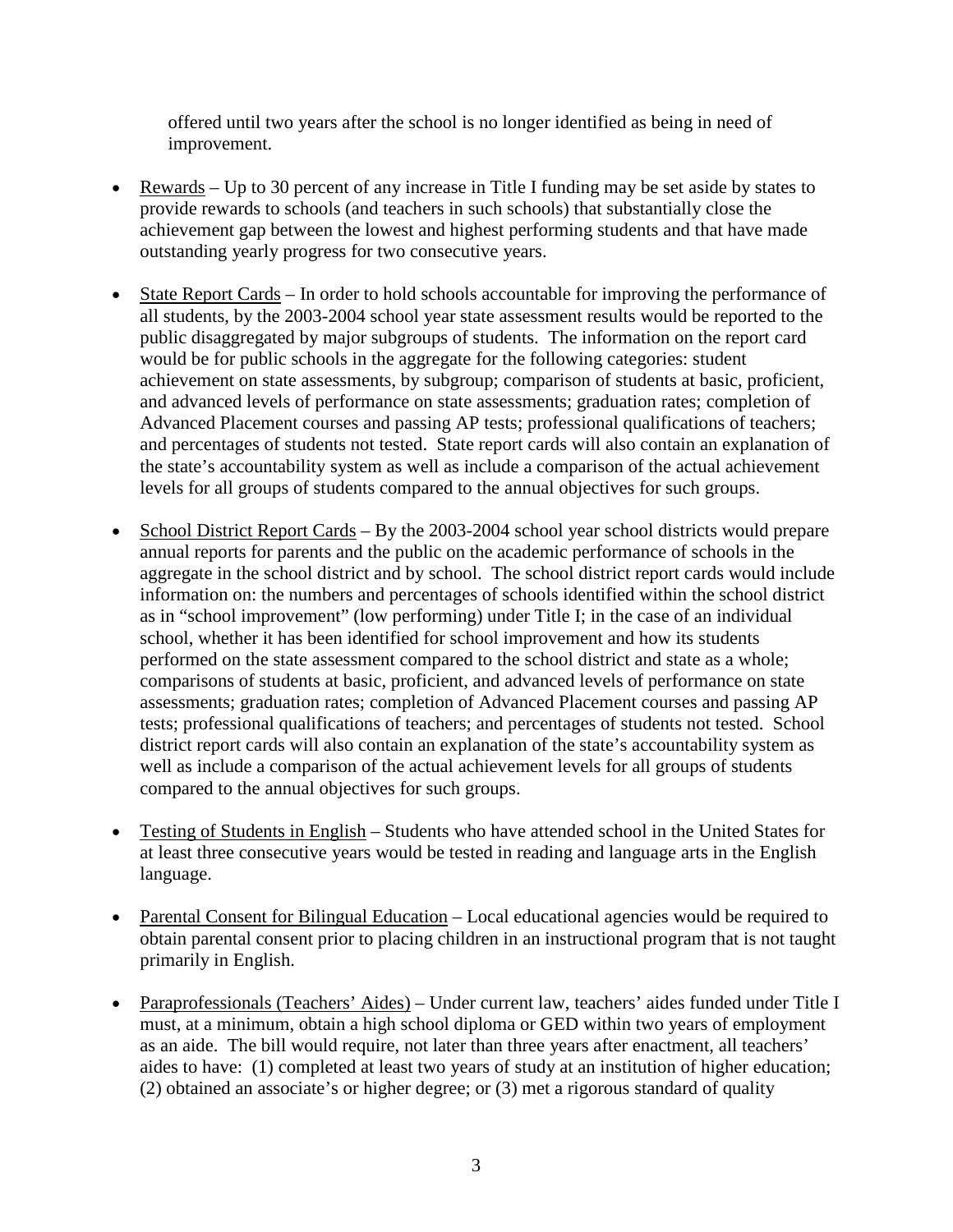established at the local level, which includes an assessment of math, reading and writing. Also, H.R. 1 would freeze the number of paraprofessionals at their current levels, with limited exceptions.

- Flexibility to address needs of elementary schools School districts would continue to rank and serve schools in school districts according to poverty (from highest to lowest) but school districts would be have the flexibility to give priority to elementary schools.
- Schoolwide poverty threshold lowered In order to grant additional flexibility at the local level and allow more Title I schools to consolidate federal program dollars, the 50 percent poverty threshold requirement for eligibility to have a schoolwide program (where frees the schools to consolidate all federal funds, including IDEA, to improve the quality of entire the school) is lowered from 50 percent to 40 percent poverty.
- Schoolwide programs are relieved of separate fiscal accounting provisions The bill makes clear that schoolwide programs are not required to maintain separate fiscal accounting records when they combine federal education funds with state and local funds.
- Science Standards States must develop science standards by 2005. Science assessments are not required.
- Emphasizes academics. References to "content standards" and "achievement standards" are clarified and changed to "academic content standards" and "academic achievement standards."
- Formulas No changes are made to the formulas. The education finance incentive grant, which has never been funded, is repealed.
- Consultation with private schools strengthened The provisions requiring school districts to have timely and meaningful consultations with private school officials in determining the scope of Title I services to be provided to private school children are significantly strengthened.
- Bypass for private schools In determining whether to grant a bypass of the local educational agency, the Secretary may consider one or more factors, including the quality, size, scope and location of the Title I program and the opportunity of eligible children to participate.
- One percent set-aside for state administration The current one percent set-aside for state administration would continue to apply to appropriations that at least equal the FY 2001 level (\$8.6 billion). The set aside would not apply to any increases above that level. A separate line item authorization would be included for additional administrative expenses, and subject to appropriations.
- Authorization Levels The FY 2002 authorization level is \$11.5 billion, FY2003 \$13 billion, FY2004 - \$14.5 billion, FY2005 - \$16 billion, and FY2006 - \$17.2 billion.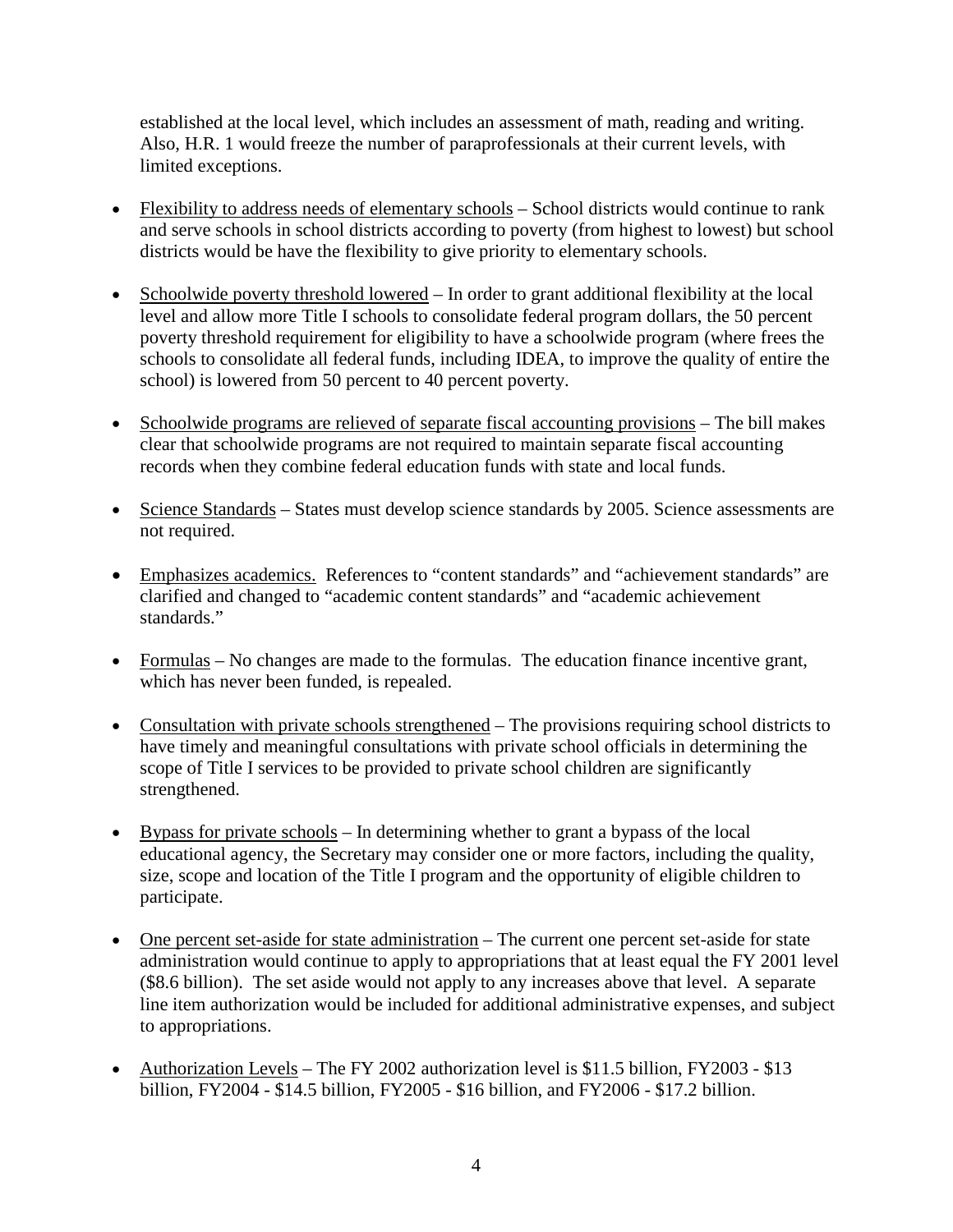#### **Title I, Part B – Early Reading First / Reading First**

President Bush has made the improvement of reading instruction a top priority. Too many of our most needy students are being left behind because they cannot read. Nearly 70 percent of inner city fourth graders are unable to read a simple children's book. The President's Reading First and Early Reading First initiatives give states both the funds and the tools they need to eliminate the reading deficit. If children are taught at an early age to read with comprehension they are less likely to be in remedial "pull out" programs simply because they haven't been taught to read. The President's Reading First and Early Reading First initiatives cannot only lead to tremendous savings in human capital, but they can save billions of dollars that can be applied to other pressing educational issues within states and local school districts.

#### Subpart 1 – Early Reading First/Reading First

**Early Reading First** is a new competitive grant initiative that will enhance reading readiness for children in high poverty areas, and where there are high numbers of students who are not reading at grade level. Early Reading First is targeted towards children ages three through five, and would support the development of verbal skills, phonemic awareness, prereading development and assistance for professional development for teachers in evidence-based strategies of instruction. This initiative is designed to provide the critical early identification and early reading interventions necessary to prevent reading failure among our nation's children and to ensure that all children are skilled readers by the end of third grade. The FY 2002 authorization level is \$75 million and such sums in each year through FY 2006.

**Reading First** is a new program that would authorize the expenditure of \$5 billion over five years to provide assistance to states and local educational agencies in establishing scientific research-based reading programs for all children in kindergarten through grade three. It would provide the necessary professional development and other supports to ensure that teachers can identify children at-risk for reading failure and provide the most effective early instruction to overcome specific barriers to reading proficiency.

- State Allocations 80 percent of the funds would go to states under a poverty-based formula. The remaining 20 percent would be made available for two-year discretionary grants for FY 2001 and 2002. Thereafter these two year grants would be performance based grants to states having the greatest success in implementing Reading First.
- State Use of Funds States may use up to 15 percent of the funds to develop and implement a program of professional development for teachers of grades K-3 if they choose to do so. If a state does not provide professional development to assist LEAs, 95 percent of federal Reading First funds shall be distributed to LEAs for the implementation of Reading First. Not more than three percent of the total state grant may be used for providing local educational agencies with assistance in designing and implementing their local Reading First program and for providing opportunities to students in K-3 to receive reading assistance from an alternative provider selected by the student's parents. In addition, states may use up to two percent of their grant for planning, administration, and reporting. The remaining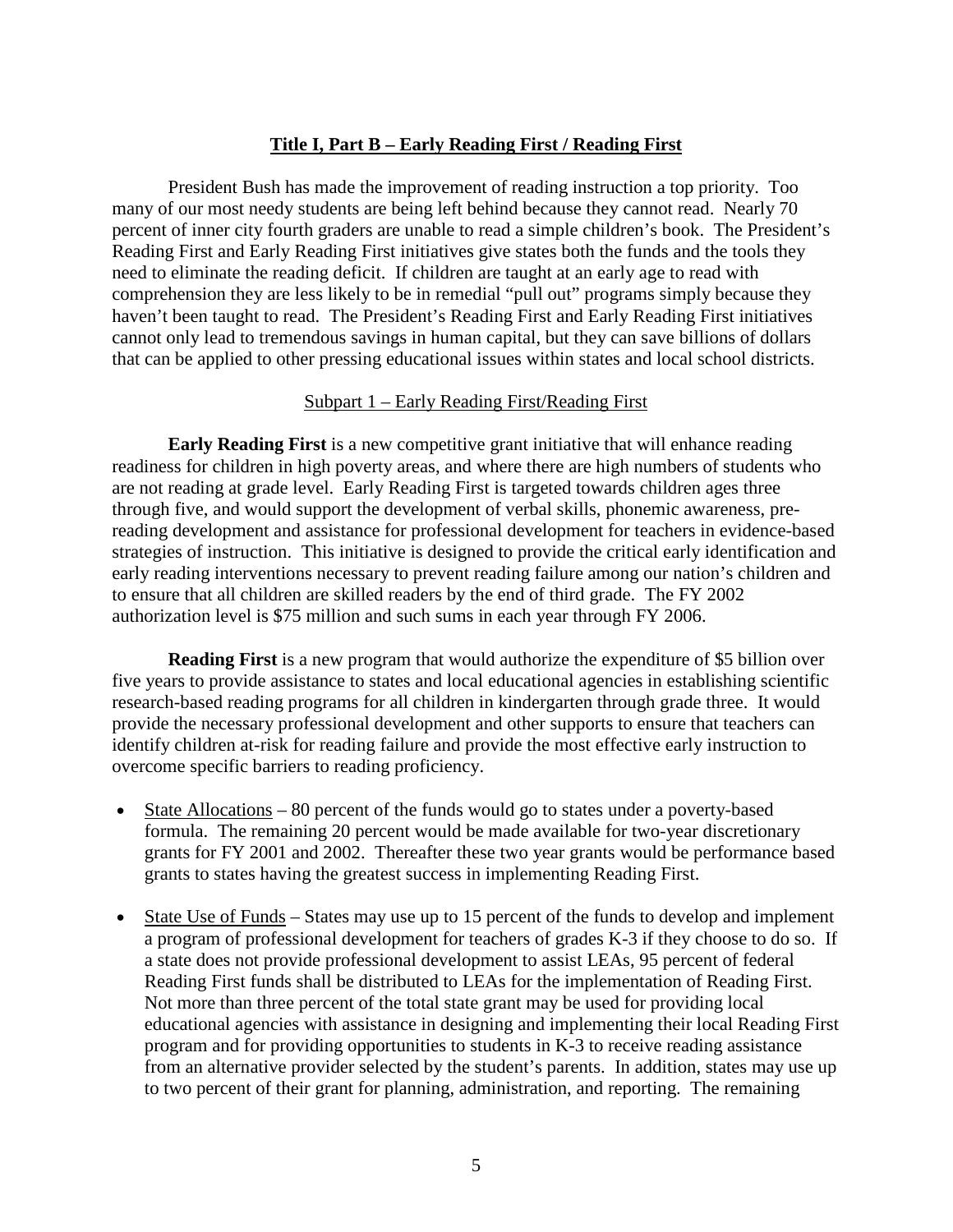amounts are to be distributed to LEAs as described below. Each state receiving funds must also provide an annual report providing evidence that the state is effectively carrying out the Reading First program.

- Within-State Allocations States must distribute at least 80 percent of their funds to local educational agencies through a competitive process (or 95 percent if the state does not fund statewide professional development programs). In doing so, states must give a priority to high poverty areas in which there are a high percentage of students in grades K-3 reading below grade level. In addition, LEAs are required to target funds within the district to schools with high percentages of students from families below the poverty line, or that have a high percentage of K-3 students reading below grade level, and are also identified for school improvement under Title I.
- Discretionary Grants States receiving discretionary or performance grants must distribute 100 percent of such funds through a competitive process to LEAs. These are two-year grants and will be awarded based upon criteria the state considers appropriate and consistent with the purposes of the Reading First program. The objective is to reduce the number of children who can't read and will be based on the success of the local educational agency in implementing a Reading First program.
- Local Uses of Funds Funds under Reading First are to be used toward several key activities. In general, this includes programs designed to identify students having difficulty reading and providing such students scientifically based reading instruction. Such activities also include professional development for teachers in grades K-3 to prepare them to teach all the essential components of reading instruction and using rigorous diagnostic reading assessments to determine what students may be at risk of reading failure. In addition, Reading First programs promote expanded access to engaging reading material, provide reading instruction based upon scientifically based research, and use the essential components of reading instruction.
- National Activities Funds are provided to the Secretary to order an external evaluation of the Reading First program, provide technical assistance to states and local educational agencies requesting such assistance in carrying out their Reading First program, and to disseminate information regarding Reading First projects that have been proven effective.
- Authorization Levels The FY 2002 authorization level is \$900 million and such sums in each year through FY 2006.

### Subpart 2 – William F. Goodling Even Start Family Literacy Programs

H.R. 1 extends and reauthorizes the Even Start Family Literacy Program, which is designed to improve the quality of Even Start programs that provide literacy services to parents and their children in order to break cycles of illiteracy. This was accomplished by requiring Even Start projects to use instructional programs based on scientifically based research on reading, establishing qualifications for program instructors, tying local program objectives to state indicators of program quality, strengthening evaluation of local programs and their use in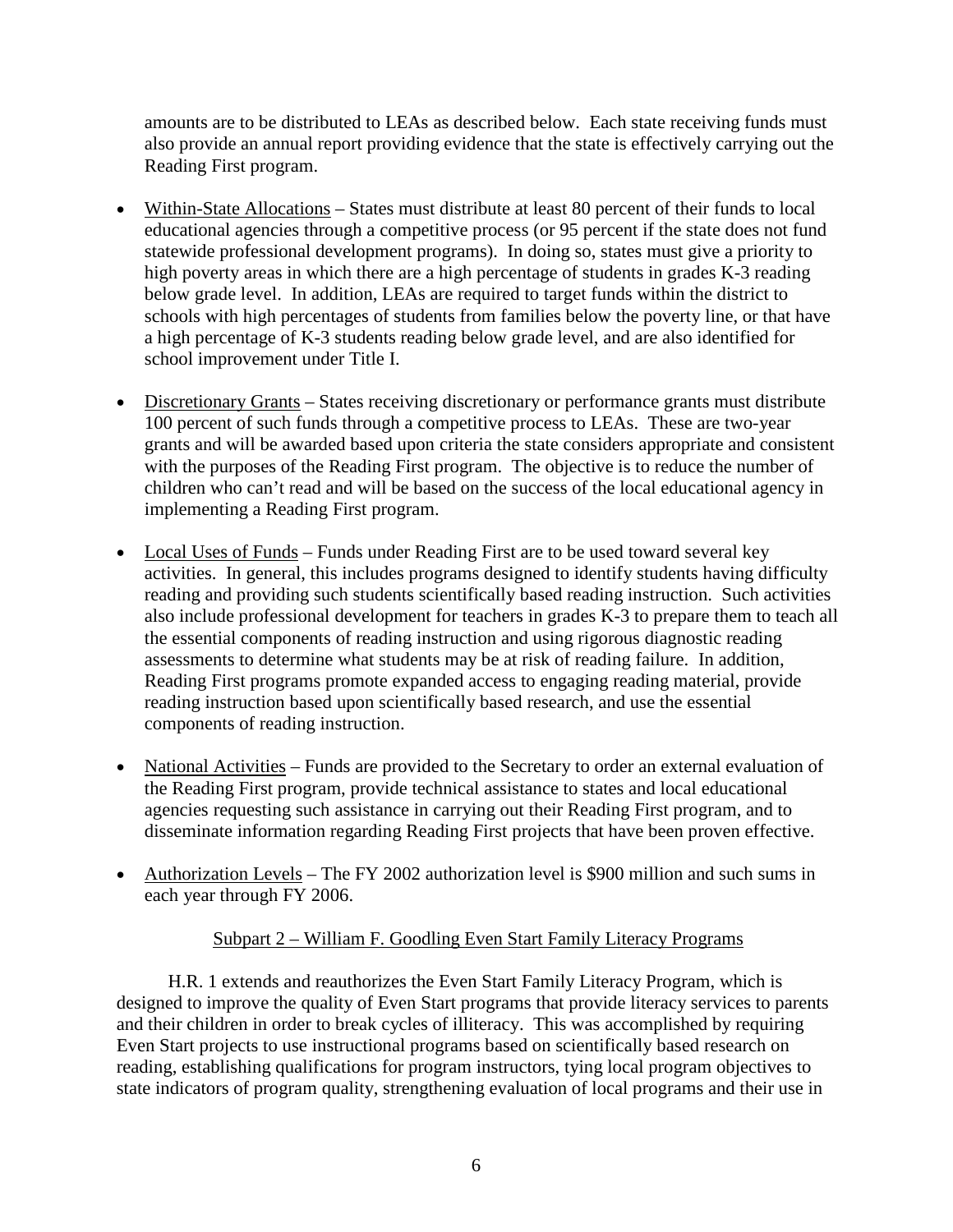program improvement, and authorizing research to find the most effective way of improving literacy among adults with reading difficulties. It becomes Subpart 2 of Part B of Title I. It is authorized through 2006.The FY 2002 authorization level is \$275 million and such sums in each year through FY 2006.

#### Subpart 3 – Inexpensive Book Distribution Program (RIF)

H.R. 1 extends and reauthorizes the Inexpensive Book Distribution Program, which is operated under a single, noncompetitive award to Reading is Fundamental, Inc. (RIF). It supports, through subcontracts, local private nonprofit groups and organizations, or public agencies that distribute inexpensive books to children with the objective of motivating children to read. Federal funds pay for up to 75 percent of the cost of books, except that the federal share for programs serving the children of migrant and seasonal farm workers is 100 percent. Contractors are to give priority to programs that serve a substantial number or percent of children with special needs, such as children with disabilities, low-income children, and children at risk of school failure.

Authorization Levels – This program is authorized at such sums in each year through FY 2006.

# **Title I, Part C – Education of Migrant Students**

The federal migrant education program assists migrant children to help them overcome the problems associated with multiple moves, which prevent them from performing well in school. H.R. 1 makes the following changes:

- State Allocations Revises the formula to implement an actual student count (currently funded based on full time equivalents (FTEs)). A hold harmless is included for the 2002 school year. Only new funds will go out based on the new formula.
- Needs Assessment/Authorized Activities Eliminates the comprehensive plan section and replaces with a streamlined section on authorized activities that provides state educational agencies (SEAs) with the flexibility to determine the activities to be provided with funds under this part.
- Coordination Requires the administration to assist states in developing effective methods for the transfer of student records within and among states. It requires the administration, working with the states, to determine a common set of data elements that must be collected and maintained. The Secretary is to assist states to implement a system of linking their student record transfer systems for the purpose of electronic records maintenance and transfer.
- Authorization Levels The FY 2002 authorization level is \$420 million and such sums in each year through FY 2006.

### **Title I, Part D – Prevention and Intervention Programs for Children and Youth Who are Neglected and Delinquent**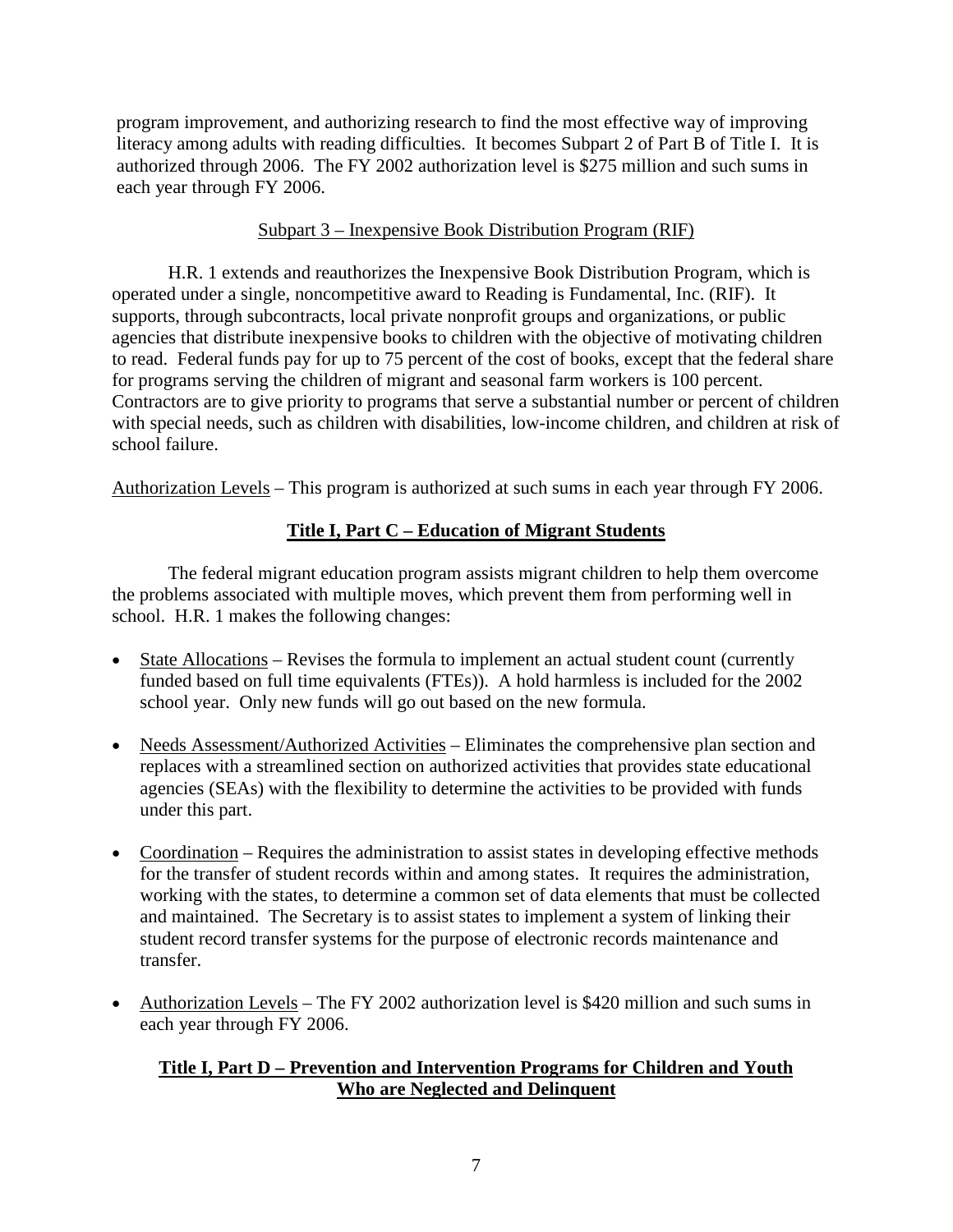This program provides formula grants to states for neglected and delinquent children being educated in state agency programs for children and youth in institutions or community day programs for neglected or delinquent children and in adult correctional facilities. There is also a program for local educational agencies (LEAs), funded with allocations diverted from the Title I, Part A program for districts with high numbers or percentages of children in locally operated correctional facilities.

- Subpart 1 (State Program) H.R. 1 increases from 10 to 15 percent the amount of funds states are to reserve to provide transition services for children returning from state-operated institutions to local educational agencies.
- Subpart 2 (Local Program) The bill restructures this section to insure the school component focuses on children returning from facilities for delinquent youth. The bill still permits such programs to serve other at-risk populations, but not to the detriment of delinquent youth in need of assistance.
- Workforce Investment Act: H.R. 1 eliminates the references in current law to the Workforce Investment Act.
- Authorization Levels The FY 2002 authorization level is \$50 million and such sums in each year through FY 2006.

#### **Title I, Part E – Evaluations**

Part E of Title I authorizes the evaluation of Title I. H.R. 1 strengthens requirements for the independent review panel of Title I to ensure that it is more independent and balanced with researchers and practitioners. It also ensures that the next evaluation examines the effects of school choice on the academic achievement of disadvantaged students. The FY 2002 authorization level is \$9 million and such sums in each year through FY 2006.

H.R. 1 reauthorizes and continues the Ellender Fellowship program in current law, which provides scholarships to disadvantaged students to participate in the Close Up Program. H.R. 1 changes the name of the Ellender Fellowship program to the Ellender-Close Up Fellowship program. This program, administered by the private, non-profit Close Up Foundation, provides financial aid to enable low-income students, their teachers, older Americans, recent immigrants, and children of migrant parents to come to Washington, DC to study the operations of the three branches of government. Activities include attending seminars on government and current events, and meeting with government leaders. This program is authorized at such sums in each year through FY 2006.

#### **Title I, Part F – Comprehensive School Reform**

Comprehensive school reform grants, currently provided through the appropriations process would be authorized through a statutory grant program as a part of Title I. Schools, through their school districts, would compete to receive such grants from the state. Such grants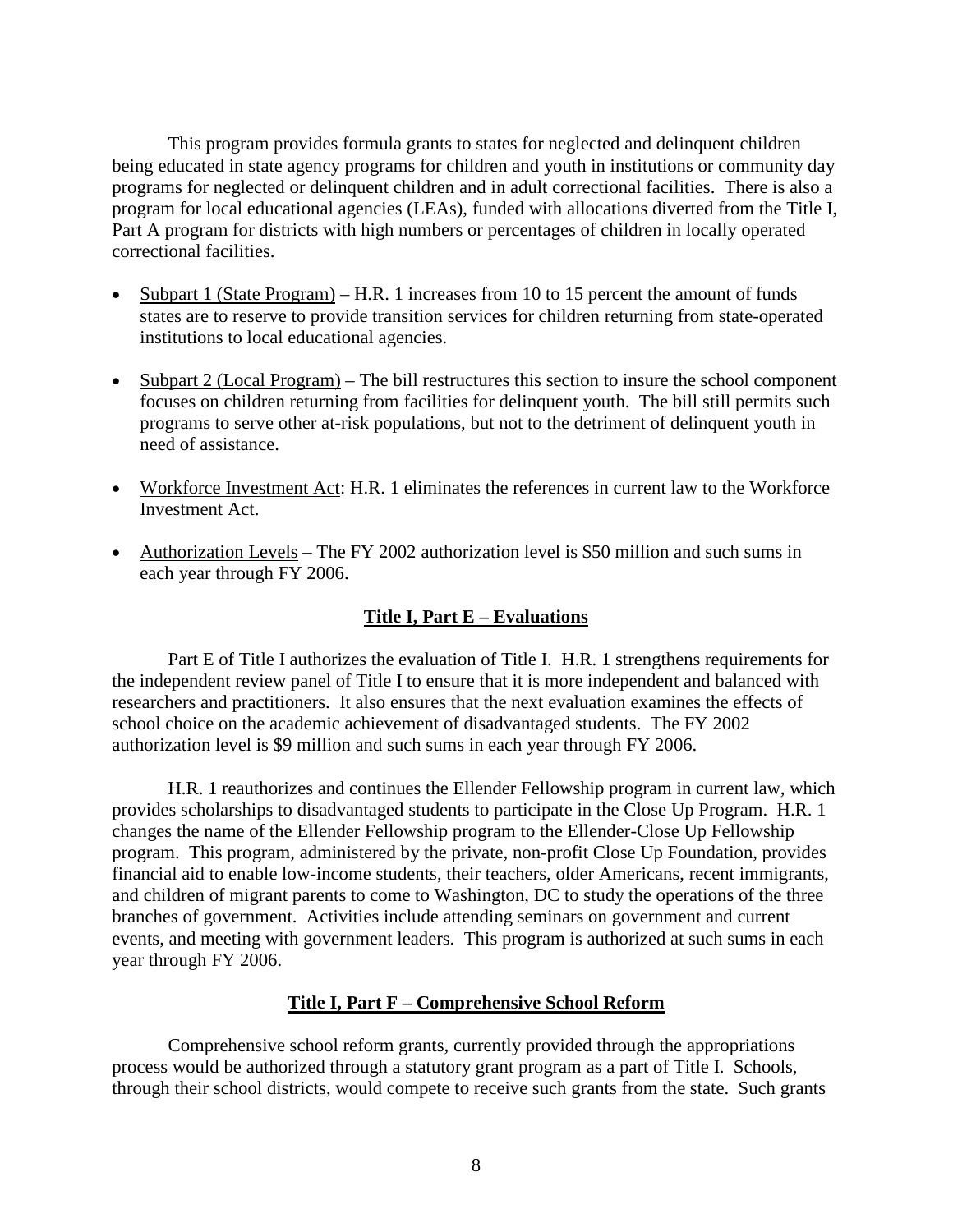involve reform of the whole school and must employ innovative strategies and proven methods for student learning, teaching and school management that are based on scientifically based research. The FY 2002 authorization level is \$260 million and such sums in each year through FY 2006.

#### **Title I, Part G – Rural Education Flexibility and Assistance**

H.R. 1 provides rural school districts with increased flexibility and funding to enhance academic achievement and addresses the unique needs of rural school districts that cannot compete for federal education grants because of inadequate resources. Specifically, H.R. 1 will address the different needs of (1) small, rural school districts and (2) low-income, rural school districts.

#### Subpart 1 – Small and Rural School Program

Under this subpart, an LEA would be able to combine funding under various formula grant programs to support local or statewide education reform efforts intended to improve the academic achievement of elementary and secondary school students and the quality of instruction provided for these students. Specifically, an LEA would be eligible for funding under this subpart if:

- The total number of students in average daily attendance at all of the schools served by the LEA is less than 600; and
- All of the schools served by the LEA are designated with a School Locale Code of 7, or 8, as determined by the Secretary of Education (the School Locale Code is used to determine whether a school is located in a rural area).

Grants under this provision would be awarded to eligible LEAs based on the number of students in average daily attendance less the amount they received from formula grant programs. Minimum grants for LEAs would not be less than \$20,000. The maximum an LEA could receive would be \$60,000.

LEAs participating in this initiative would have to meet high accountability standards by demonstrating their ability to meet academic achievement standards under Title I, such as the state's definition of adequate yearly progress. Schools failing to meet these requirements would not be eligible for continued flexibility.

#### Subpart 2 – Low-Income and Rural School Program

If an LEA did not qualify for funding under Subpart 1, it would be eligible to use the applicable funding under Subpart 2 if the LEA serves:

• A school-age population, 20 percent or more of whom are from families with incomes below the poverty line; and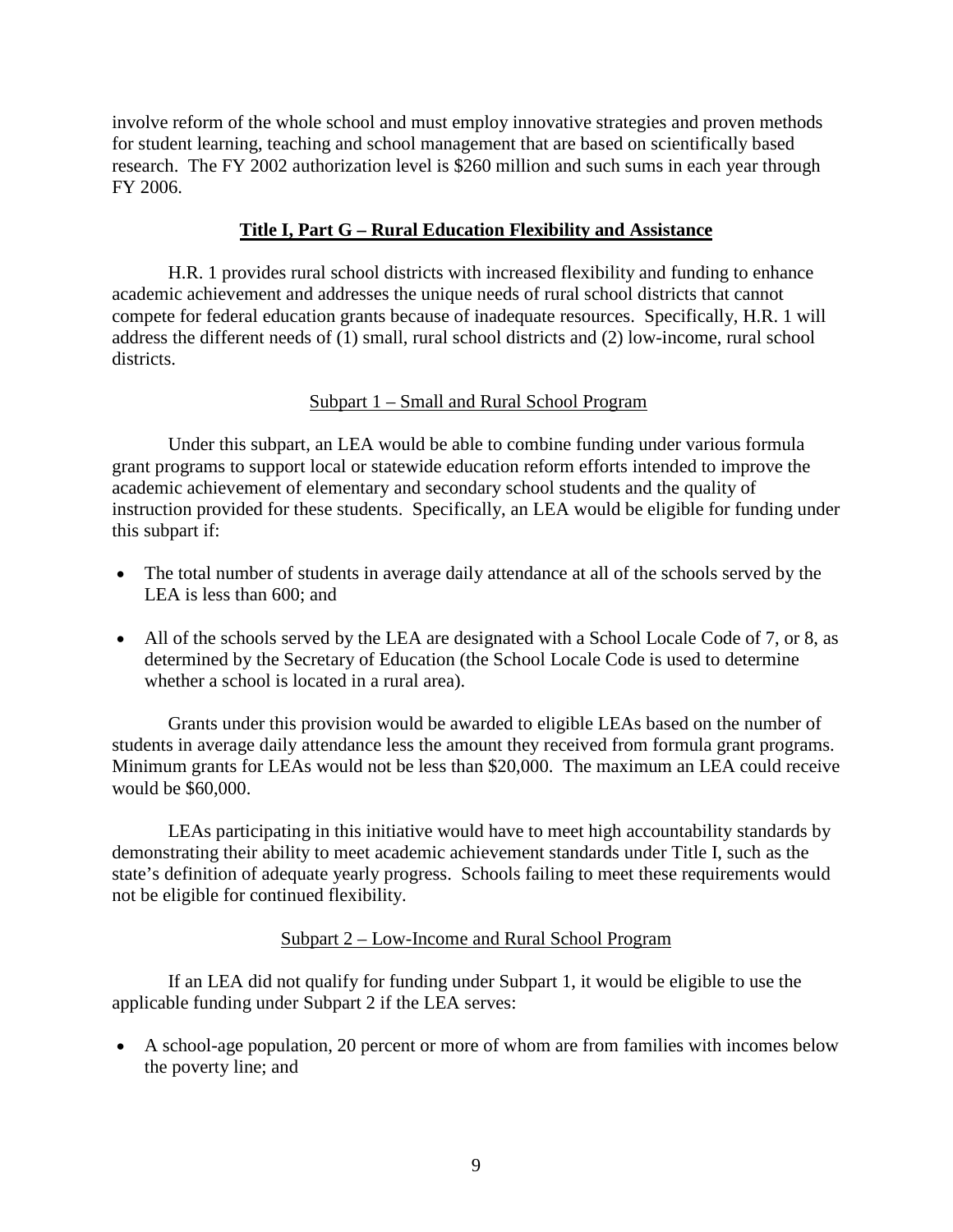• All of the schools served by the LEA are designated with a School Locale Code of 6, 7, or 8, as determined by the Secretary of Education (the School Locale Code is used to determine whether a school is located in a rural area).

Funds are allocated among states by formula based on enrollment in eligible districts within those states. States, in turn, allocate funds to eligible districts by a competitive grant process or according to a state-determined formula based on the number of students each eligible LEA serves. Funds awarded to LEAs or made available to schools under this subpart can be used for:

- teacher recruitment and retention, including the use of signing bonuses and other financial incentives;
- teacher professional development, including programs that train teachers to utilize technology to improve teaching and to train special needs teachers;
- educational technology, including software and hardware as described in part B of title V;
- parental involvement activities; or
- programs to improve student academic achievement.

Authorization Levels – The FY 2002 authorization level is \$300 million and such sums as may be necessary for each of fiscal years 2003 through 2006 to be equally distributed between Subparts 1 and 2.

# **Title I, Part H – General Provisions of Title I**

This part largely continues current law relating to state rulemaking, the state committee of practitioners and local educational agency cost limitations. Negotiated rulemaking would be provided, at a minimum, on three issues – accountability, implementation of assessments, and use of paraprofessionals.

This part also clarifies that home schools are not subject to the requirements of Title I nor are students who attend home schools required to take any assessments referenced in Title I. Private schools that do not receive funds or services under Title I are not subject to the requirements of Title I, nor are students at such schools required to take any assessments referenced in Title I.

### **Title II, Part A – Teacher Quality Training and Recruiting Fund**

The purpose of this part is to provide grants to states, LEAs, and eligible partnerships in order to assist their efforts to increase student academic achievement through such strategies as improving teacher quality and increasing the number of highly qualified teachers in the classroom. H.R. 1 consolidates and streamlines the Eisenhower Professional Development program and the Class Size Reduction program to provide states and local schools additional flexibility in the use of these funds, in exchange for increased accountability, as demonstrated by increased student achievement.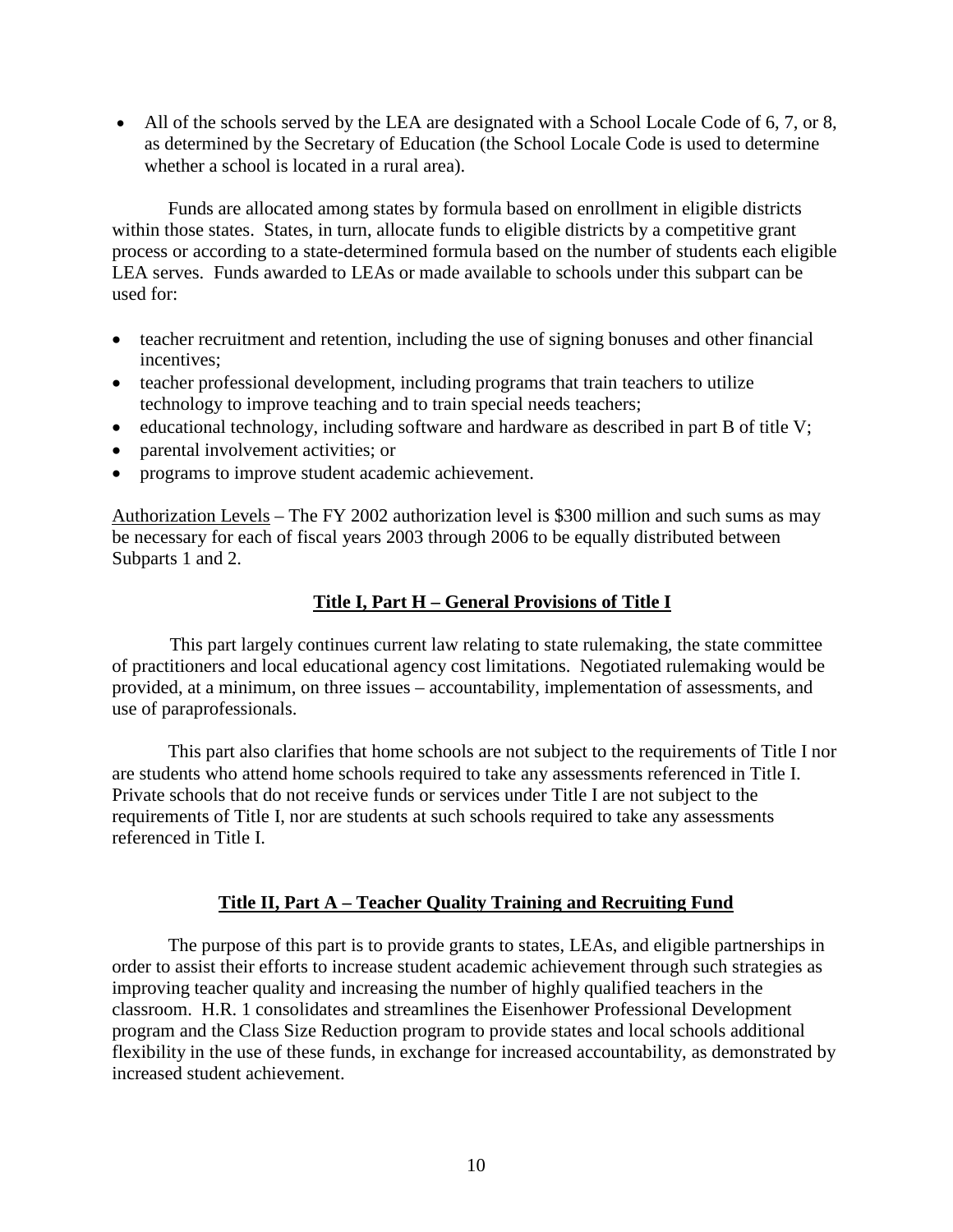State Funding – Funds are sent to states by formula (50 percent based on poverty and 50 percent based on population). State allotments would have to be equal to funding received under the Eisenhower Professional Development program and the Class Size Reduction program. States are authorized to retain 5 percent of funds for state activities which, among other things, include:

- Reforming teacher certification, re-certification, or licensure requirements;
- Expanding, establishing, or improving alternative routes to state certification for teachers;
- Carrying out programs that include support during the initial teaching and leadership experience, such as mentoring programs;
- Assisting local educational agencies and schools in effectively recruiting and retaining highly qualified and effective teachers and principals;
- Reforming tenure systems;
- Developing professional development programs for principals; and
- Developing teacher advancement initiatives that emphasize multiple career paths and pay differentiation.

State Formula Distribution of Local Funds – States send funding to the local level by formula and by competitive grant. Local educational agency allotments would have to be equal to funding received under the Eisenhower Professional Development program and the Class Size Reduction program. 80 to 85 percent of the funds (at the discretion of the state) are sent to local educational agencies by formula (80 percent based on poverty and 20 percent based on population) for local uses of funds. Among other things, local uses of funds include:

- Initiatives to assist recruitment of principals and fully qualified teachers;
- Initiatives to promote retention of highly qualified teachers and principals;
- Programs and activities that are designed to improve the quality of the teacher force;
- Teacher opportunity payments (If localities are unable to provide training of the highest quality and which is based on scientifically based research, teachers would be empowered with the choice of selecting their own high-quality programs through the use of teacher opportunity payments);
- Professional development activities designed to improve the quality of principals;
- Teacher advancement initiatives that emphasize multiple career paths and pay differentiation; and
- Hiring fully qualified teachers in order to reduce class size.

Competitive Grants for Math and Science Partnerships – States, working in conjunction with State Agencies for Higher Education, must award at least 15 percent, but not more than 20 percent, of the funds (at the discretion of the state) on a competitive basis to eligible partnerships for math and science programs. Eligible partnerships must include at least: (1) a state educational agency; (2) a mathematics or science department of a private independent or statesupported public institution of higher education; and (3) a high need local educational agency. A recipient of funds may use funds for the following activities related to elementary or secondary schools:

• Establishing and operating mathematics and science summer professional development workshops or institutes for elementary and secondary teachers;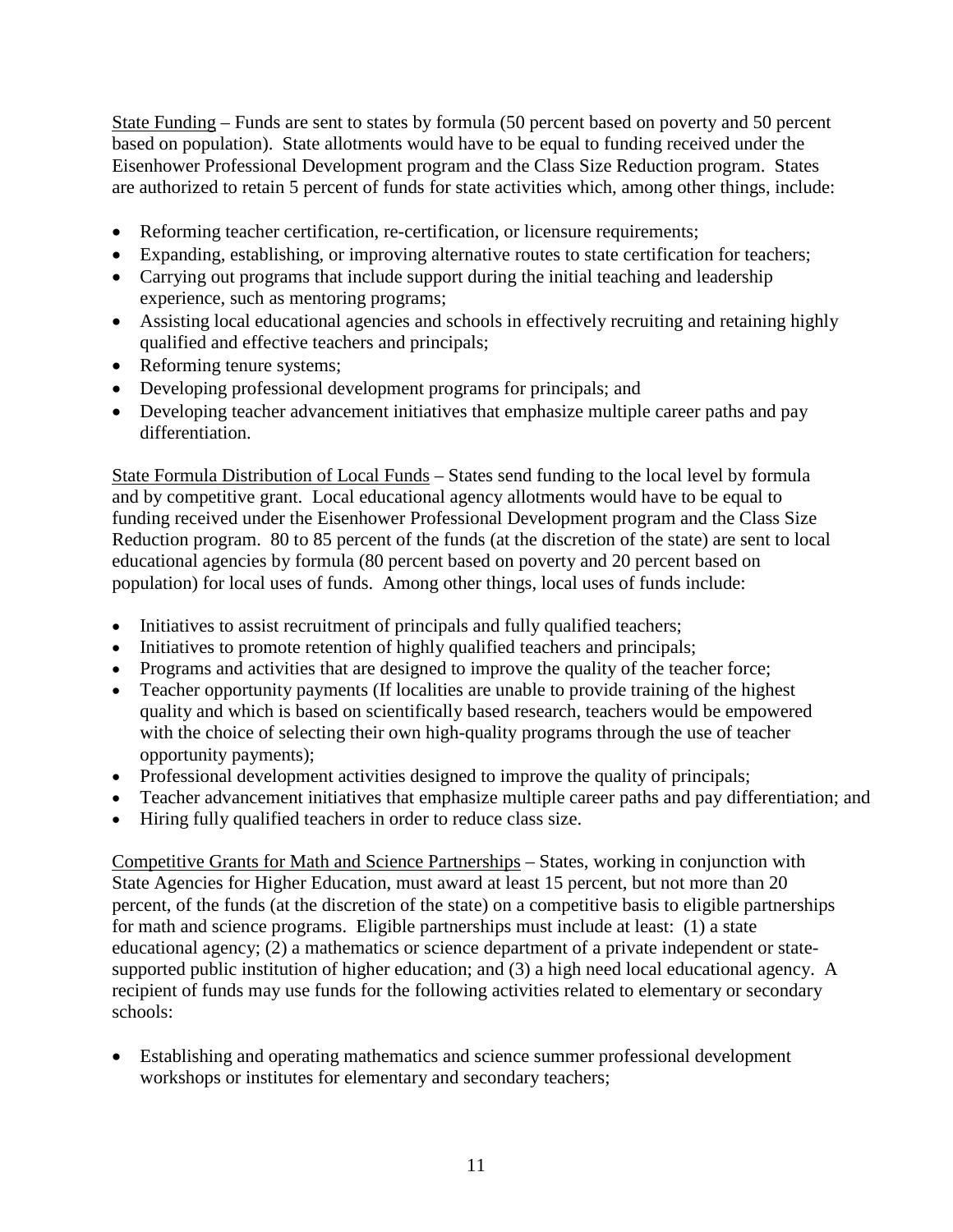- Recruiting to the teaching profession students studying mathematics, engineering, and science; or mathematicians, engineers, and scientists currently working in the field; and
- Designing programs to bring teachers into contact with working scientists to expand teacher content knowledge of, and research in, science and mathematics.

Authorization Levels – The FY 2002 authorization level is \$3.6 billion and such sums in each year through FY 2006.

Troops to Teachers/Transition to Teachers – H.R. 1 continues and updates the Troops to Teachers program. This program is designed to assist eligible members of the armed forces to obtain certification or licensure as elementary and secondary school teachers, or vocational or technical teachers. In addition, H.R. 1 reauthorizes the Transition to Teaching program. The purpose of this program is to address the need of high-need local educational agencies for highly qualified teachers based on the model of the successful Troops to Teachers program.

Authorization Levels – The FY 2002 authorization level for these programs combined is \$50 million and such sums in each year through FY 2006.

### **Title II, Part B – National Writing Project**

H.R. 1 continues and updates the authorization for the National Writing Project. The purpose of this program is to support in-service teacher training programs, including the dissemination of effective practices and research findings, regarding the teaching of writing and related skills (in language arts subjects and across the curriculum) at all educational levels. The program supports professional development for teachers of writing and teachers of other subjects who are interested in writing, including teachers who serve students at the pre K-12, postsecondary, and adult education levels. The program is also authorized to award grants for classroom research projects conducted by elementary and secondary school teachers.

Authorization Levels – This program is authorized at such sums in each year through FY 2006.

# **Title II, Part C – Civic Education**

This program supports the Center for Civic Education and its education program that encourages instruction on the principles of our Constitutional democracy; the history of the Constitution and the Bill of Rights; congressional hearings simulations; and annual competitions of simulated congressional hearings for secondary school students. It also authorizes the National Council on Economic Education to conduct Cooperative Education Exchange programs that provide curricula and teacher training programs in civics education and economic education, developed in the U.S., for educators in eligible countries overseas. Countries in Central and Eastern Europe, the Commonwealth of Independent States, and the former Soviet Union are eligible.

Authorization Levels – This program is authorized at such sums in each year through FY 2006.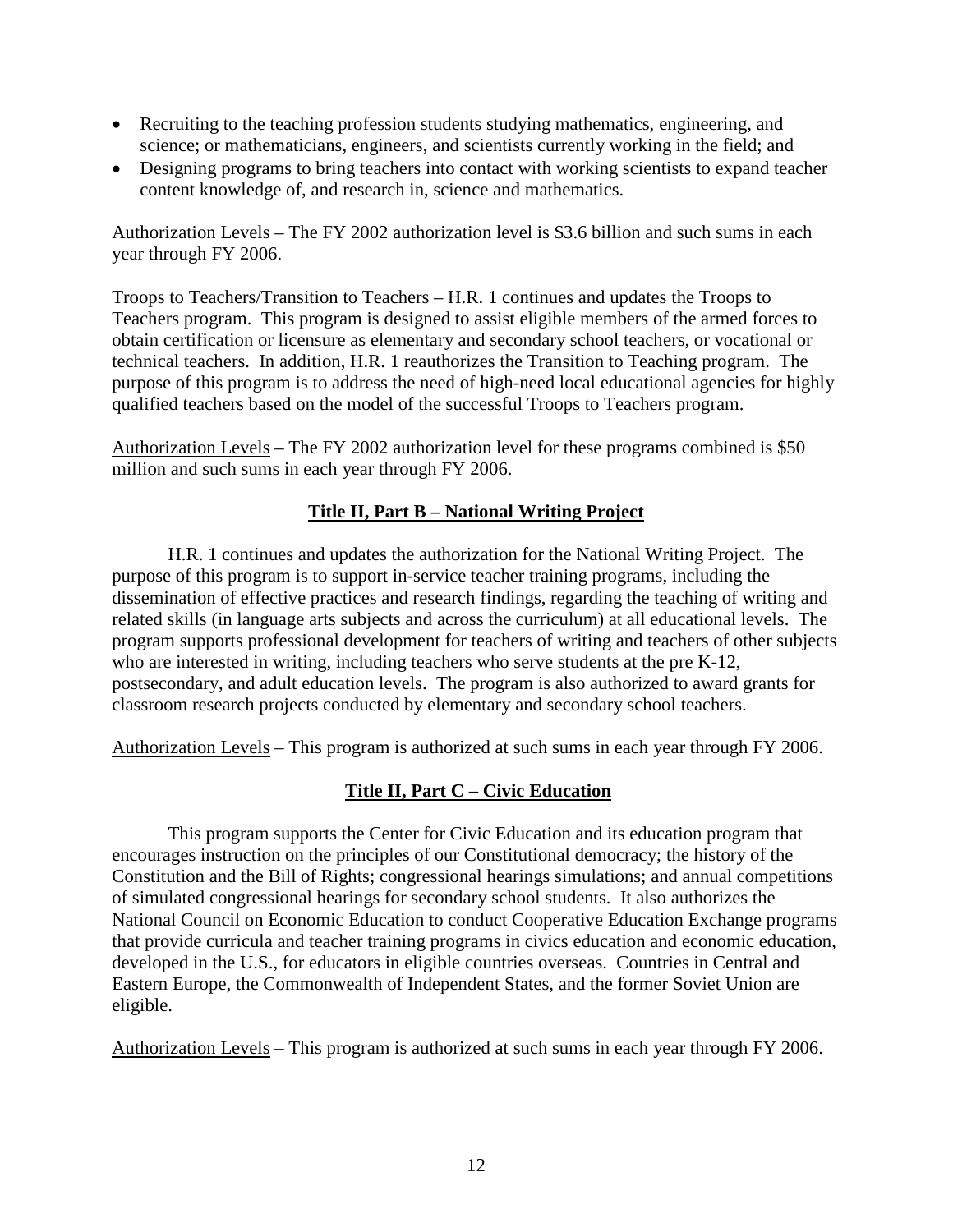#### **Title II, Part D – Teacher Liability Protections**

The purpose of this part is to provide teachers, principals, and other school professionals the tools they need to undertake reasonable actions to maintain order, discipline, and an appropriate educational environment.

H.R. 1 provides limited civil immunity to teachers, instructors, principals, administrators, and other education professionals (including local school boards and their board members, and LEAs and their employees) from federal and state causes of action. The immunity applies to actions taken to maintain discipline, order or control in the classroom or school. For immunity to apply the actions must occur within the scope of employment, and not be inconsistent with what is permitted under local, State, and federal laws.

The immunity protections do not extend to harm caused by willful or criminal misconduct, gross negligence, reckless misconduct, or conscious or flagrant indifference to the rights or safety of others. Immunity does not extend to misconduct that constitutes a crime of violence, sexual offense, civil rights law violation or where the educator was under the influence of intoxicating alcohol or drugs.

To the extent that any State laws are inconsistent with this part, they are preempted. However, if a State law provides additional protections from liability, to that extent the State law is not preempted. Furthermore, these provisions shall not apply to any civil action in a State court where the State affirmatively opts out of coverage through the enactment of a statute which declares that this part shall not apply to such civil action in the State.

#### **Title III, Part A – English Language Proficiency and Academic Achievement Act** (Formerly the Bilingual Education Act)

H.R. 1 consolidates the Bilingual Education Act with the Emergency Immigrant Education Program. Reform of existing law will focus existing programs on teaching English to limited English proficient children (including immigrant children and youth) and expediting their transition into classrooms where instruction is not tailored for LEP children. The current Bilingual Education Act awards grants, on a competitive basis, to eligible entities to provide educational services to limited English proficient children. Not less than seventy-five percent of funds are to be used for programs that use a child's native language in instruction. As a result, many children spend needless years of instruction in their native language and never achieve English fluency. Key changes to the Bilingual Education Act are as follows:

- Formula Funds are provided to states on a formula based on the number of limited English proficient children in the state as determined by the most recent satisfactory data available from the U.S. Census and the American Community Survey. If satisfactory data is not available or deemed outdated from these sources, then funds are provided based on the number of students taking the English proficiency assessments in the states.
- Parental Rights Local educational agencies are required to make a reasonable and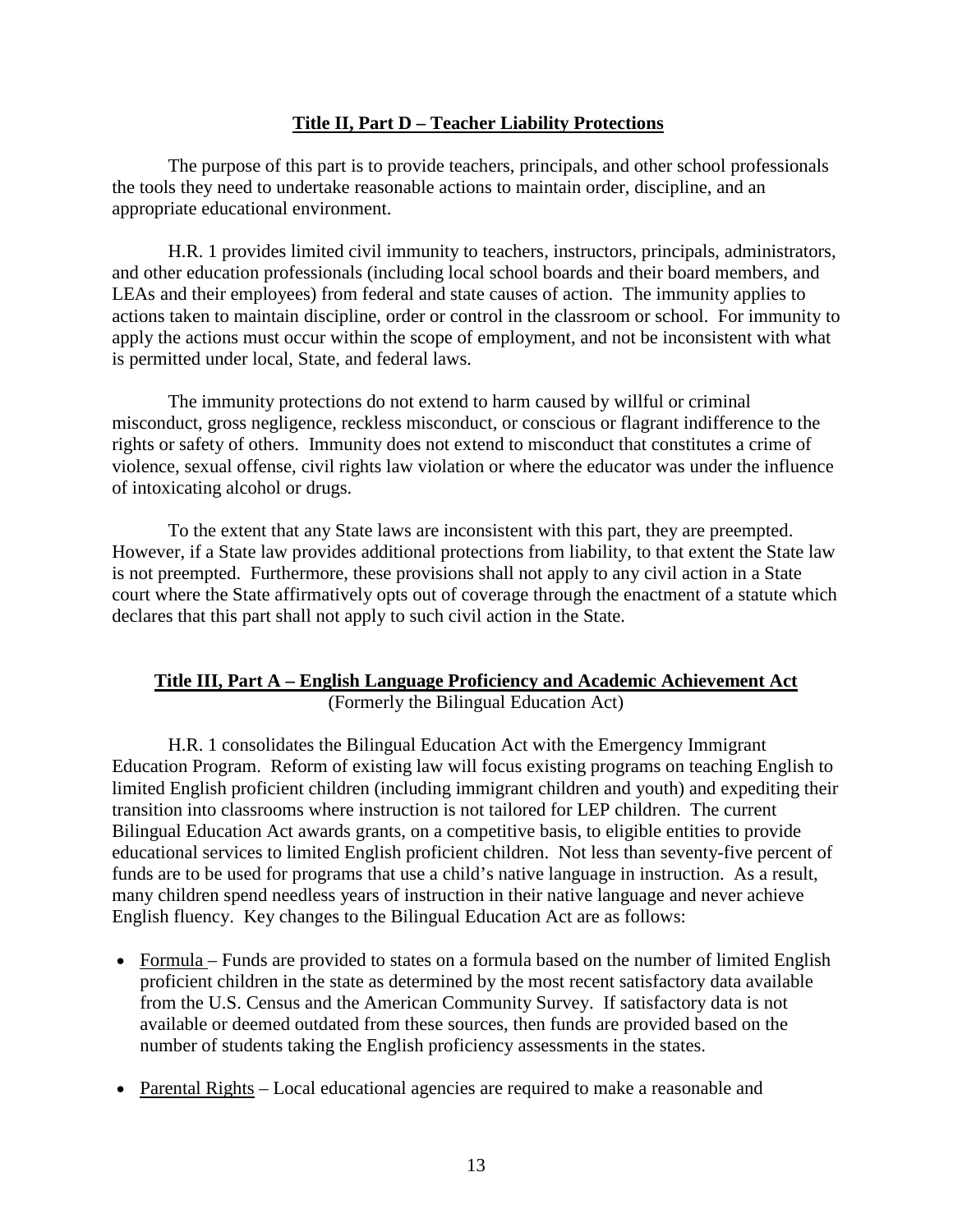substantial effort to obtain informed parental consent prior to the placement of a child in an instructional program that is not taught primarily in English. Parents would have the right to choose among instruction programs if more than one type of program is offered. Parents would also have the right to immediately remove their child from a program for LEP children. H.R. 1 further contains specific provisions for situations when parental consent cannot be obtained.

- Local Flexibility Eligible entities would be able to choose the method of instruction they would use to teach limited English proficient children. The bill eliminates the current requirement that 75 percent of funding be used to support programs using a child's native language instruction.
- Accountability States would be required to monitor the progress of eligible entities in moving children into classrooms not tailored for limited English proficient children (classes taught in English) within three years. If LEP children are not meeting adequate yearly progress (AYP) requirements or are not proficient in English the state can lose up to 20 percent of their total ESEA administrative funds. Eligible entities receiving grant awards would also be required to complete an evaluation every year on the progress students are making toward learning English and achieving the same high levels of academic achievement as other students.
- Dollars to the Classroom Ninety-five percent of funds must be used for grants to eligible entities to teach limited English proficient children.
- Testing Reading and language arts assessments for children who have attended school in the United States for at least three consecutive years and who participate in a program funded under this act would be in English.
- Authorization Levels The FY 2002 authorization level is \$750 million and such sums in each year through FY 2006.

# **Title III, Part B – Native Americans and Alaskan Education Programs**

### Indian Education Programs within the Department of Education

The purposes of the Department of Education Indian education programs are to provide financial support to reform and improve elementary and secondary school programs that serve Indian students; improve and enrich the quality of education for Indian students; research and evaluate information on the effectiveness of Indian education programs; and improve educational opportunities for adult Indians.

- Maintains Funding Maintains currently funded programs.
- Repeals Unfunded Programs Repeals four unfunded competitive grant programs: Fellowships for Indian Students, Gifted and Talented programs, Grants to Tribes for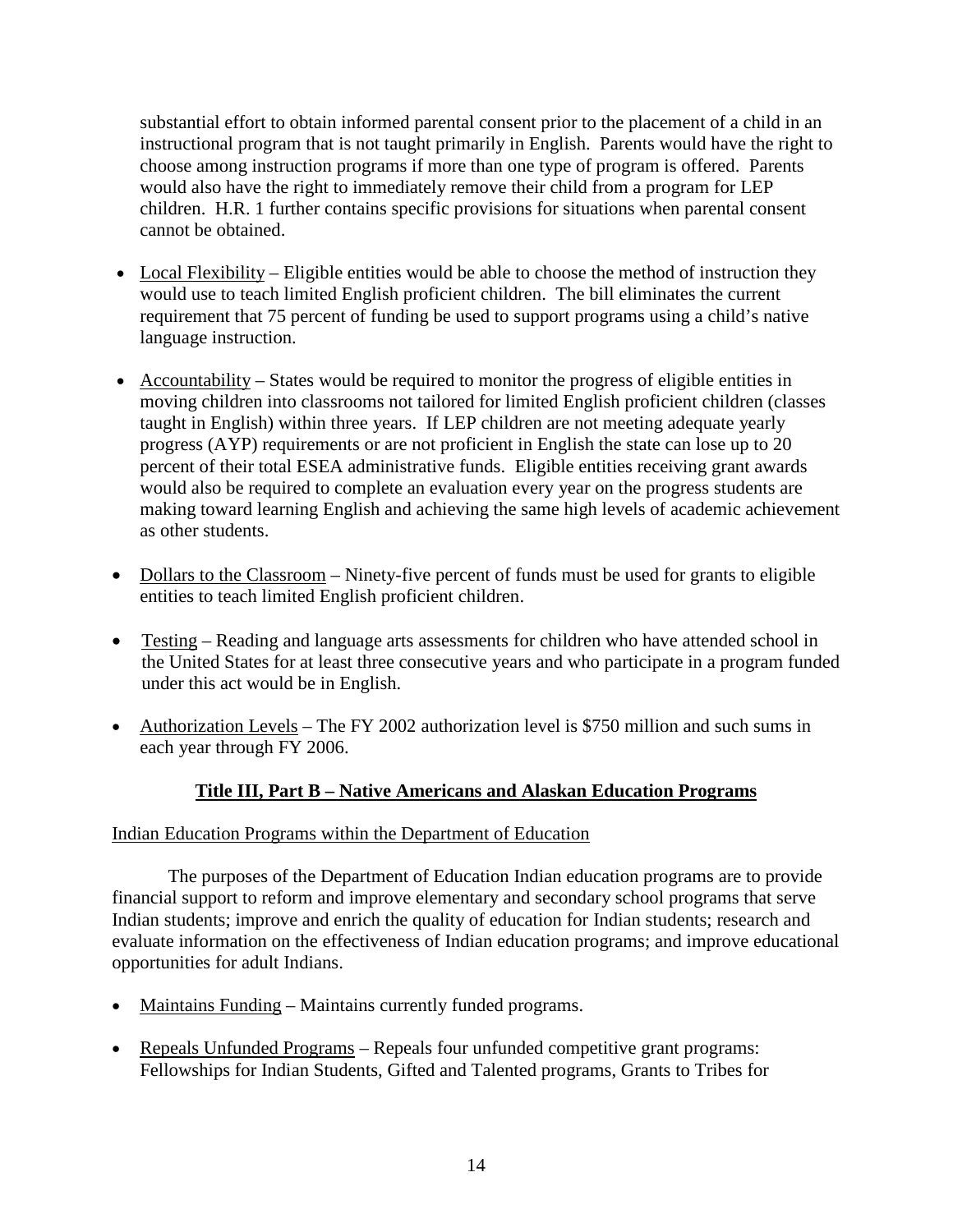Administrative Planning and Development, and Special Programs Relating to Adult Education.

- Provides Flexibility Adds a new flexibility provision to allow school districts receiving formula grants for Indian students to combine all federal funds they receive to serve Indian students into a single, more flexible and efficient program for improving Indian student achievement.
- Directs more Money to the Classroom Limits the use of funds for administrative purposes to five percent.
- Authorization Level The FY 2002 authorization level is \$125 million and such sums in each year through FY 2006.

#### Indian Education Programs within the Bureau of Indian Affairs (BIA)

Indian education programs within the BIA serve students in BIA funded schools. To be eligible, Indian students must have membership in a federally recognized Tribe or have a minimum of ¼ degree or more Indian blood and be in residence on or near a federal Indian reservation.

- Accreditation Allows BIA funded schools to get state or regional accreditation, rather than meeting BIA federally imposed education standards.
- Improve and expand educational programs Allows Tribes to improve and expand educational programs at BIA funded schools using their own resources.
- School Choice Allows Indian parents the choice of which BIA funded school their children will attend.
- Tribal Authority and Flexibility Gives Tribes a greater say in repair and maintenance priorities; allows Tribes to contract for training services; increases Tribal authority to pick service providers for purchasing supplies; and gives Tribes and local school boards more flexibility in making school staffing decisions. Requires BIA inspectors to get a second opinion from an independent source (with Tribal input) before fully closing a BIA funded school for health and safety violations.
- Use of Maintenance Funds Requires BIA to spend all maintenance money at school sites, rather than diverting it to fund administrative activities.

#### Native Hawaiian Education Programs

Repeals the supplemental educational programs for Native Hawaiians under Title IX, Part B of the Elementary and Secondary Education Act. Schools serving Native Hawaiian students will receive funding for these purposes through other federal programs, including Title I, Even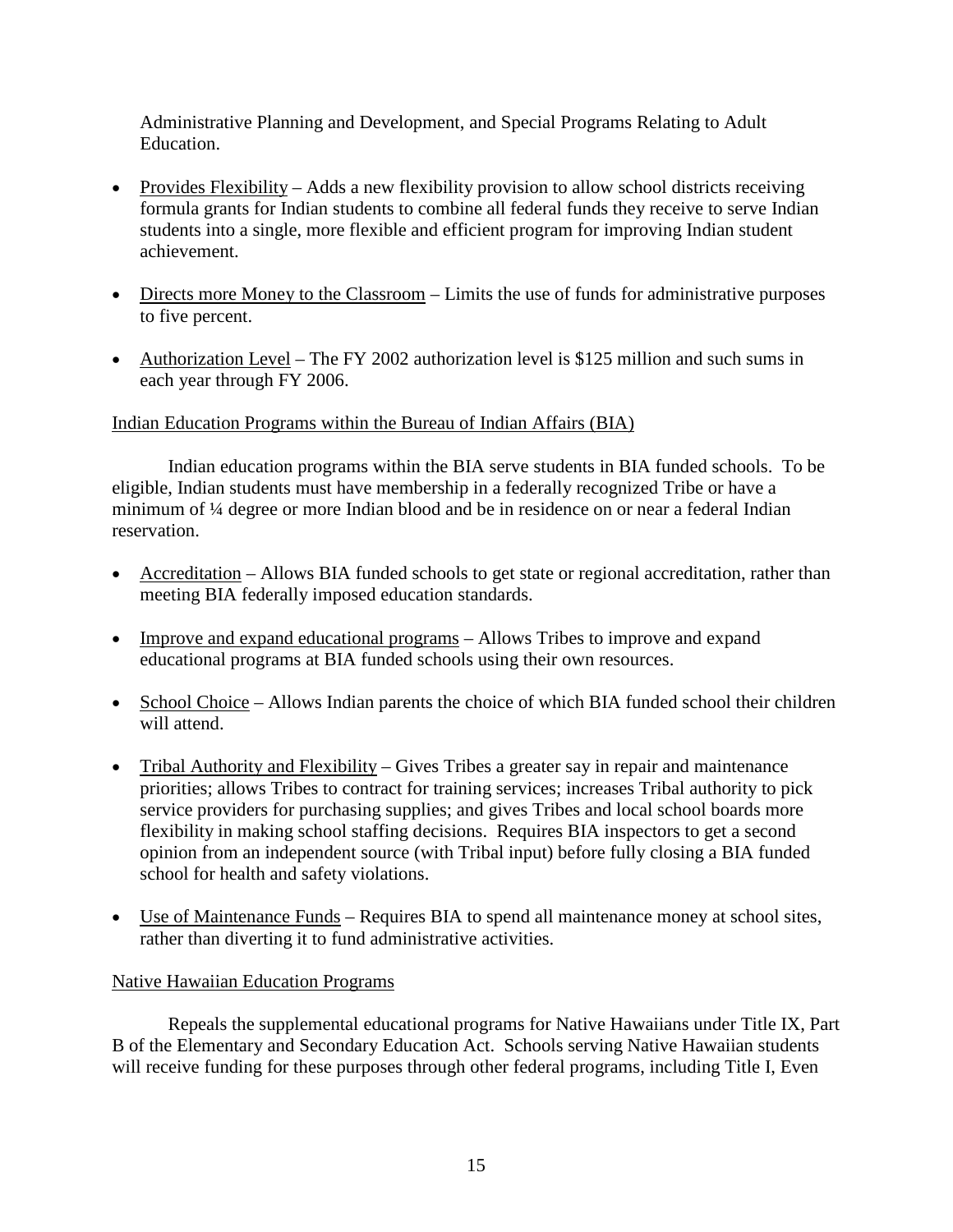Start, and Special Education. In addition, funding for Native Hawaiian education is available from the Bishop Trust, which exists solely for educating Native Hawaiian children.

# Alaska Native Educational Programs

The purposes of these programs are to (1) recognize the unique educational needs of Alaska Natives; (2) develop supplemental educational programs to benefit Alaska Natives; and (3) provide direction and guidance to appropriate federal, state, and local agencies to focus resources on meeting the educational needs of Alaska Natives.

- Consolidation Consolidates all three competitive grant programs into a single, more flexible and efficient program, funded at the current level.
- Directs more Money to the Classroom Reduces the limit on use of funds for administrative purposes from 10 percent to five percent.
- Authorization Levels The FY 2002 authorization level is \$15 million and such sums in each year through FY 2006.

# **Title IV – Promoting Informed Parental Choice and Innovative Programs**

# **Title IV, Part A – Innovative Programs**

# Subpart 1 – State and Local Innovative Programs

Innovative Education Program Strategies (Title VI under current law) is the most flexible program contained within ESEA. It is the only formula program that allows recipients to use funds to benefit any and all student populations, in any and all schools (most federal programs serve an absolute purpose in targeting limited resources toward specific student populations and areas where they are needed most). Under H.R. 1, the purposes of the program are to: (1) provide funding to enable states and local educational agencies to implement promising educational reform programs and school improvement initiatives based on scientifically based research, (2) provide a continuing source of innovation and educational improvement, including support for library services and instructional and media materials, and (3) meet the educational needs of all students, including at risk students.

State programs – Funds are allocated to SEAs based on the population of children ages 5-17. Not less than 85 percent of funds received by the state must be distributed to LEAs for implementing innovative assistance programs. The remaining 15 percent of funds are reserved for state use. State reserved funds are used to provide technical assistance; direct grants to LEAs; to carry out statewide education reform activities including support for planning, designing, and initial implementation of charter schools; and support for arrangements that provide for independent analysis to measure and report on school district achievement.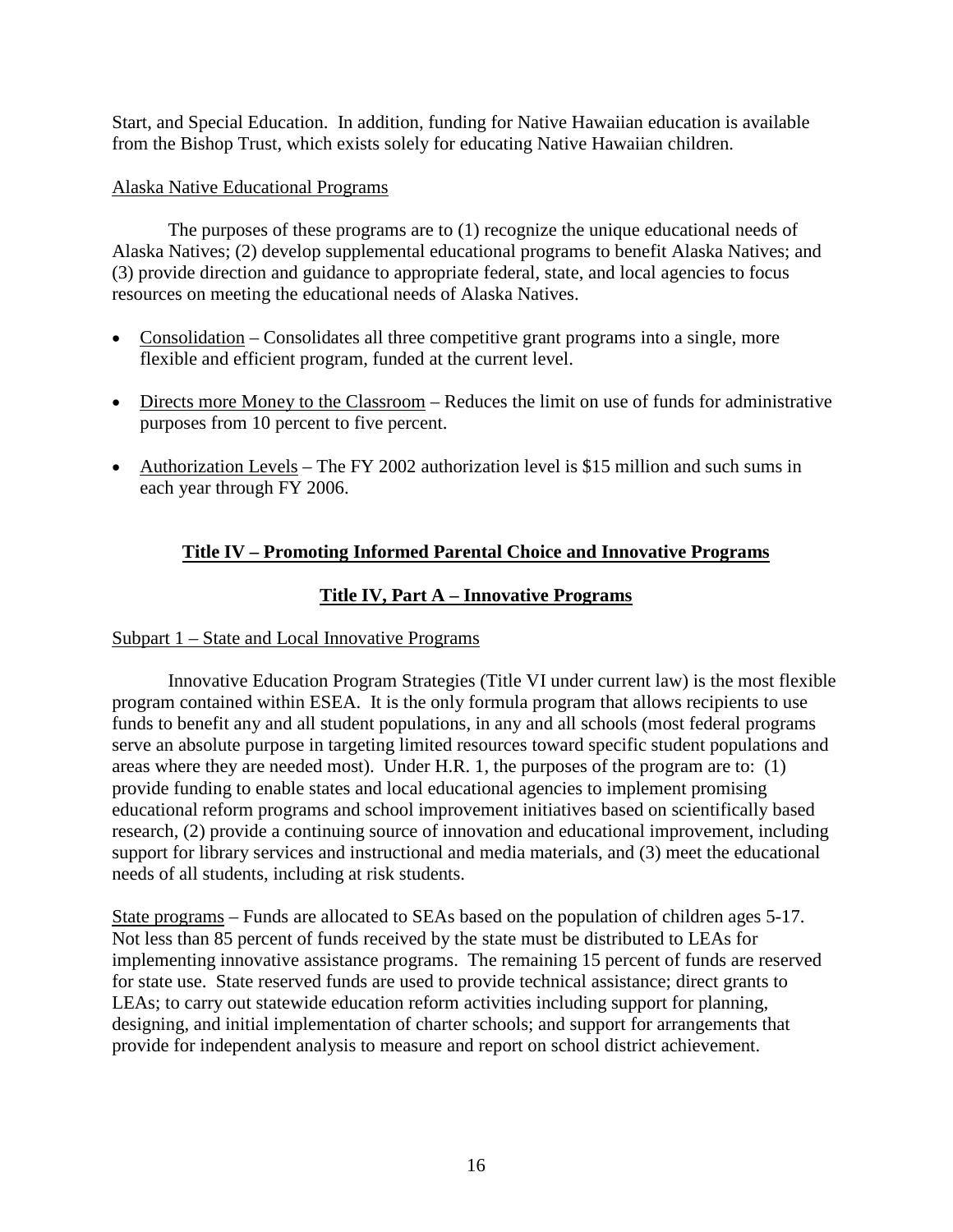Local innovative education programs – SEAs distribute funds to LEAs based on enrollment in public and participating private nonprofit schools. SEAs may adjust the formula to provide higher per pupil allocations for those LEAs with high concentrations of low-income families. Under current law, funds made available to LEAs are used for innovative assistance including:

- Technology related to the implementation of school-based reform programs, including professional development to assist teachers and other school officials regarding how to effectively use such equipment and software;
- Programs for the acquisition and use of instructional and educational materials, including library services and materials (including media materials), assessments, reference materials, computer software and hardware for instructional use, and other curricular materials that are tied to high academic standards, will be used to improve student achievement, and are part of an overall education reform program;
- Promising education reform projects, including effective schools and magnet schools;
- Programs to improve the thinking skills of disadvantaged elementary and secondary school students and to prevent students from dropping out of school;
- Programs to combat illiteracy in the student and adult population, including parent illiteracy;
- Programs to provide for the educational needs of gifted and talented children;
- Planning, designing, and initial implementation of charter schools;
- School support and improvements under Title I, including supplemental educational services; and
- Public school choice.

Additional uses of funds – Title IV, part A of H.R. 1 includes language to add more uses of funds to the current list so LEAs can broaden the scope of the program. These new uses include:

- Professional development activities and the hiring of teachers;
- Activities to promote consumer, economic, and personal finance education;
- Expanding and improving school-based mental health services;
- Community service programs that use qualified school personnel to train and mobilize young people to measurably strengthen their communities through nonviolence, responsibility, compassion, respect, and moral courage;
- Activities to improve the quality of civics and government education;
- Alternative educational programs for those students who have been expelled or suspended from their regular educational setting;
- Programs to hire and support school nurses;
- Programs for cardiopulmonary resuscitation (CPR) training in schools; and
- Programs to establish smaller learning communities in high schools, through which students receive individual attention and support.

State retained funds – Under current law, up to 15 percent of Title VI funds are retained – and controlled – at the state level. H.R. 1 includes language to send 100 percent of any new funding for this program over the FY 2001 appropriation to the local level. This change to current law will result in more funds being sent to the school district and classroom levels.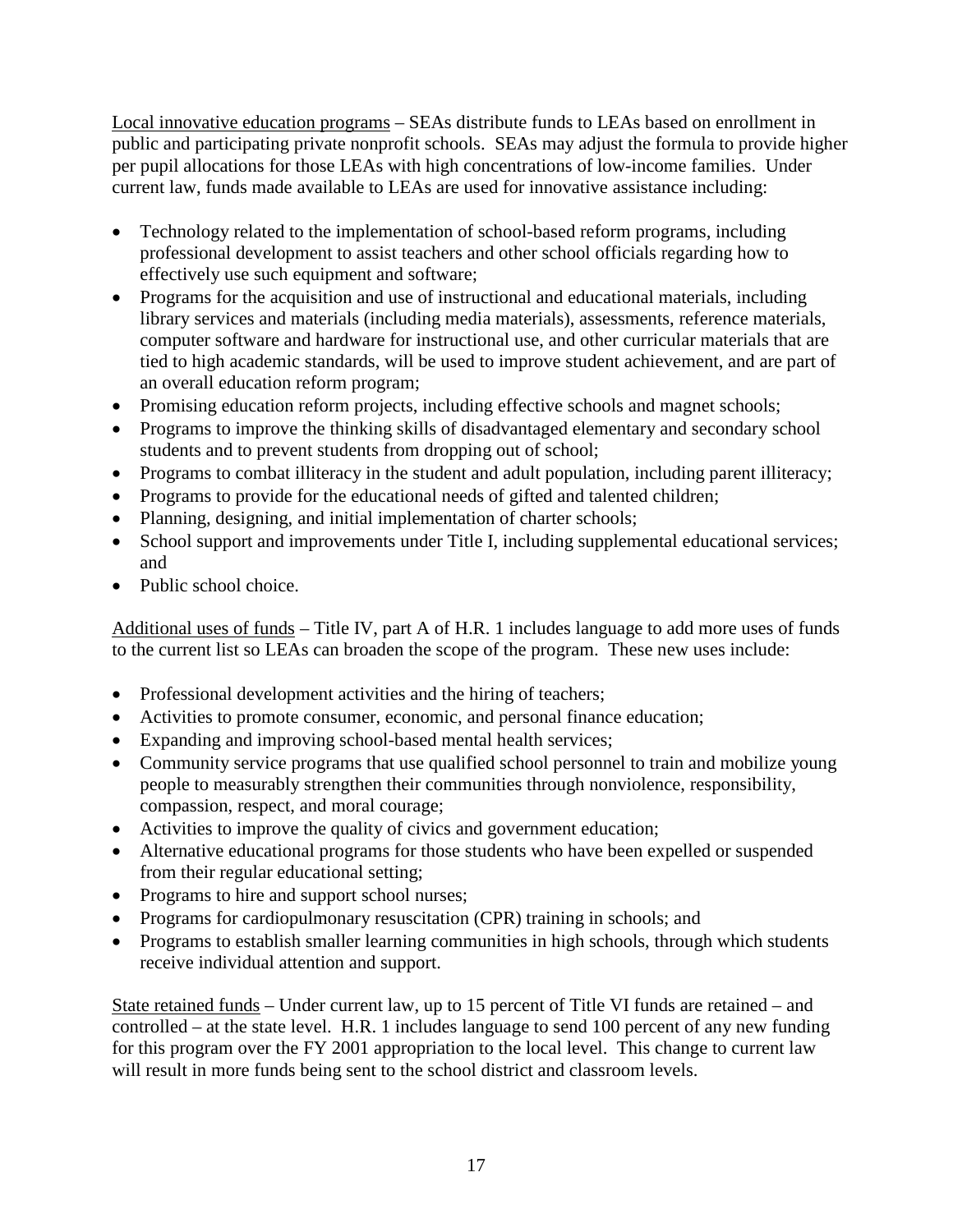Goals 2000 – H.R. 1 deletes all references to Goals 2000 and the Goals 2000: Educate America Act.

Authorization Levels – The FY 2002 authorization level is \$450 million and such sums in each year through FY 2006.

### Subpart 2 – Arts Education

H.R. 1 amends the Arts in Education programs found in Title X, Part D, of the Elementary and Secondary Education Act. In updating and improving these programs, the Committee has focused on increasing the involvement of local arts educators and state and local arts organizations, and on simplifying the program by targeting resources to the programs that are providing results. Specifically, the bill continues the Arts Education program at its current funding level; updates congressional findings and eliminates outdated references; eliminates a restrictive consultation provision that has prevented the participation of local organizations in the program; shifts the focus of collaborative efforts to arts educators and state and local arts agencies; requires the secretary to consult with arts educators and organizations representing the arts when awarding grants; continues participation in the program by the Kennedy Center and VSA arts (formerly Very Special Arts); and requires that federal arts education funds be used only to supplement and not supplant non-federal arts activities. The bill further simplifies and focuses the program by eliminating the unfunded Cultural Partnerships for At-Risk Children and Youth program as well as an outdated appropriations threshold.

Authorization Levels – This program is authorized at such sums in each year through FY 2006.

### Subpart 3 – Gifted and Talented Education

H.R. 1 continues the Jacob K. Javits Gifted and Talented Students Education Program, which awards grants to state and local educational agencies, institutions of higher education, and other public and private agencies and organizations to help build a nationwide capability to meet the needs of gifted and talented students in elementary and secondary schools. Projects under the program identify gifted and talented students; individualize instruction; involve parents in the education of their children; and expand educational opportunities by collaborating with business, industry, and other organizations.

Authorization Levels – This program is authorized at such sums in each year through FY 2006.

### **Title IV, Part B – Charter Schools**

Charter schools are public schools established under state law that are given varying degrees of autonomy from state and local rules and regulations. In exchange for their autonomy, charter schools are held accountable for meeting the terms of their charters.Under the Public Charter Schools program, federal charter school dollars are provided only to those states that have a state charter school statute. Since the 105<sup>th</sup> Congress passed H.R. 2616, "The Charter School Expansion Act of 1998," which authorizes the public charter school program through FY 2004, only five noteworthy modifications are made in H.R. 1.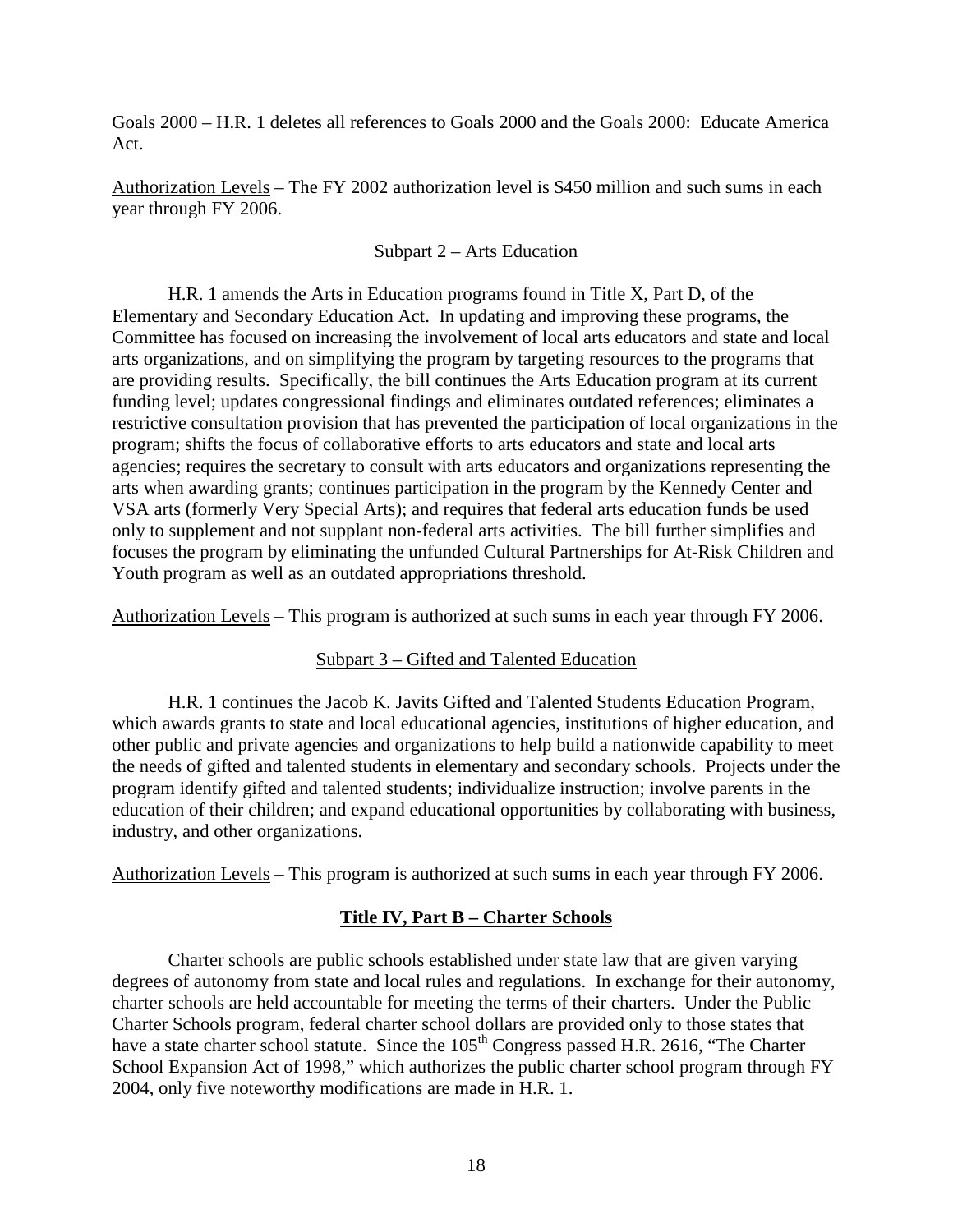- Non-discriminatory manner Clarifies that the definition of a charter school is, among other things, a public school that admits students on the basis of a lottery or in another nondiscriminatory manner consistent with state law, if more students apply for admission than can be accommodated.
- Transfer of records Clarifies that upon written parental consent, a charter school or traditional public school must transfer a student's records to a private school if that student transfers from a charter school or a traditional public school to a private school.
- Eligible applicants Clarifies that the eligible applicant is the charter school or school planning group. Applicants must notify their sponsor or prospective sponsor, but a potential sponsor's approval is not needed for an application to be considered.
- Administrative fees Prohibits local educational agencies from deducting funds for administrative fees or expenses for a subgrant awarded to an eligible applicant.
- Authorization Level The FY 2002 authorization level is \$225 million and such sums in each year through FY 2006.

# **Title IV, Part C – Magnet Schools Assistance; Women's Educational Equity**

### Subpart 1 – Magnet Schools Assistance

The Magnet Schools Assistance Program supports magnet schools in local educational agencies that are implementing school desegregation plans. Magnet schools offer special vocational or academic programs designed to attract students from outside the school's traditional enrollment area. Grantees receive three-year awards, which cannot exceed \$4 million per year.

- Emphasizes Student Academic Achievement H.R.1 emphasizes a commitment to student academic achievement by revising the Applications and Requirements section and by including professional development as a use of funds.
- Renews Focus on Magnet Schools The bill renews the program's focus on magnet schools by eliminating two outdated priorities and by repealing the Innovative Programs. (Any grant recipient that has an agreement in effect under the Innovative Programs will continue to receive funds through the end of the applicable grant cycle.)
- Authorization Levels The FY 2002 authorization level is \$125 million and such sums in each year through FY 2006.

### Subpart 2 – Women's Educational Equity Act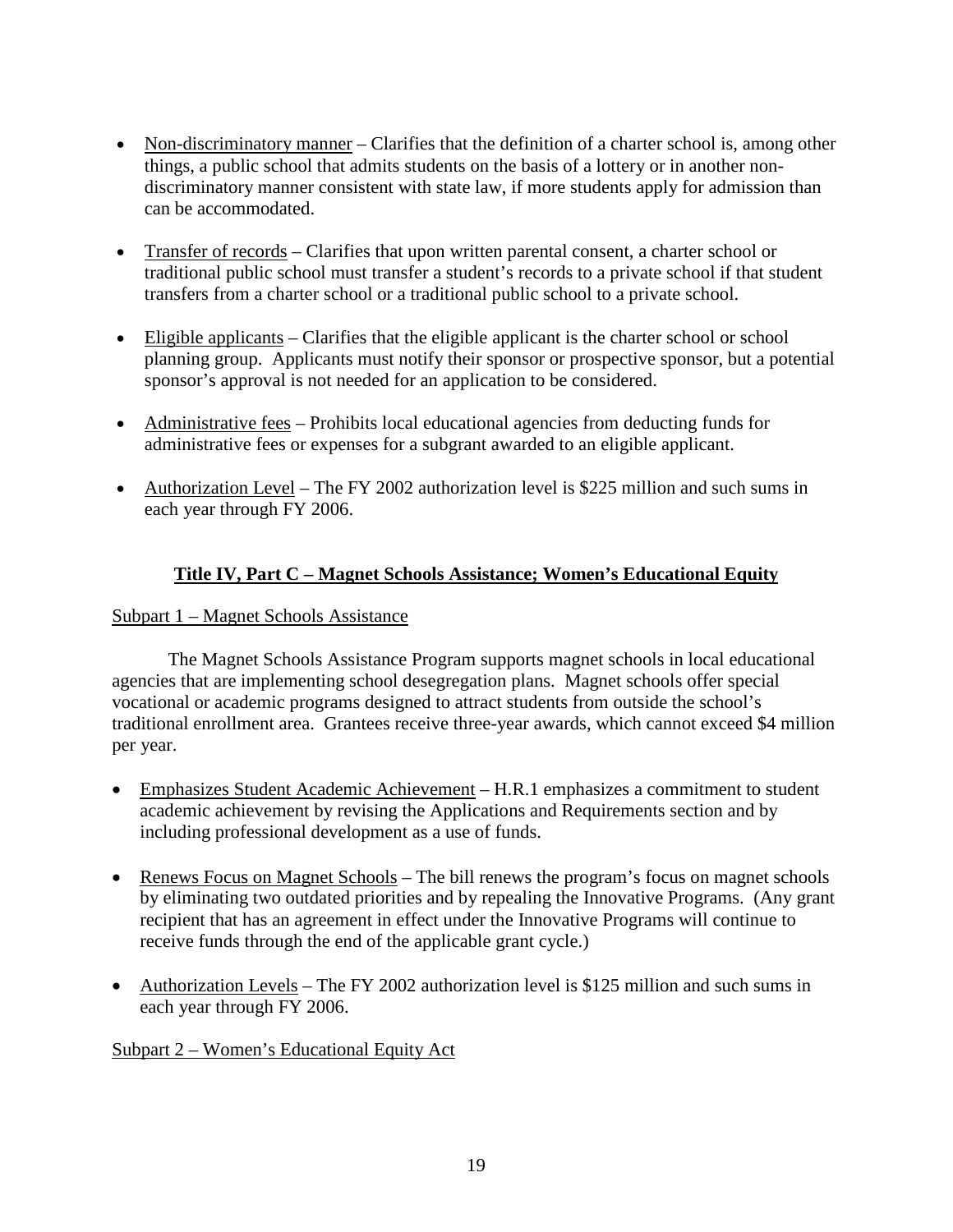H.R. 1 reauthorizes the Women's Educational Equity Act. This program promotes gender equity in education and provides financial assistance to enable educational agencies and institutions to comply with Title IX of the Education Amendments of 1972 (which prohibits sex discrimination in educational programs and activities that receive federal financial assistance). The program promotes educational equity for women through competitive grants to public agencies, private non-profits, individuals, and through dissemination of materials by a national equity resource center. H.R. 1 authorizes the Secretary of Education to award two types of grants: (1) to develop and implement gender equity programs; and (2) to provide "support and technical assistance" in areas such as teacher training and evaluation of exemplary programs, as well as for research and development.

• Authorization Levels – The FY 2002 authorization level is \$3 million and such sums in each year through FY 2006.

# **Title V – 21st Century Schools**

#### **Title V, Part A – Supporting Violence and Drug Prevention and Academic Enrichment**

Currently, the Safe and Drug-Free Schools and Communities Act provides grants to states and to national programs to support substance abuse education and violence prevention activities. The 21st Century Community Learning Centers Act provides funds to LEAs to increase students' and communities' access to school building services and to before and after school activities. The Gun Free Schools Act hinges a state's receipt of federal ESEA funds on whether the state has a law requiring LEAs to expel for a year a student who brings a gun to school. State law must allow the chief administering officer of each LEA to modify the one-year expulsion on a case-by-case basis.

- Reauthorizes Programs Title V, Part A reauthorizes the Safe and Drug-Free Schools program, the 21st Century Community Learning Centers Act, and the Gun Free Schools Act as 3 separate Acts.
- Formula The Safe and Drug-Free Schools and Communities Act and the  $21<sup>st</sup>$  Century Community Learning Centers Act would both have funds be distributed to states based 50 percent on school age population and 50 percent on Title I. The governors would then have the authority to reserve up to 20 percent of the state's Safe and Drug-Free funds for competitive grants to local educational agencies, community-based organizations, and other public entities and private organizations with special consideration given to applicants that incorporate school based mental health services programs. The state educational agencies would then distribute the remaining Safe and Drug-Free funds to LEAs by formula based 60 percent on Title I and 40 percent on enrollment. Ninety-five percent of  $21<sup>st</sup>$  Century funds would be distributed by competitive grants from the state educational agency to local education agencies, community-based organizations, and other public entities and private organizations. In conducting their programs  $21<sup>st</sup>$  Century grantees must primarily target students who attend low-performing schools.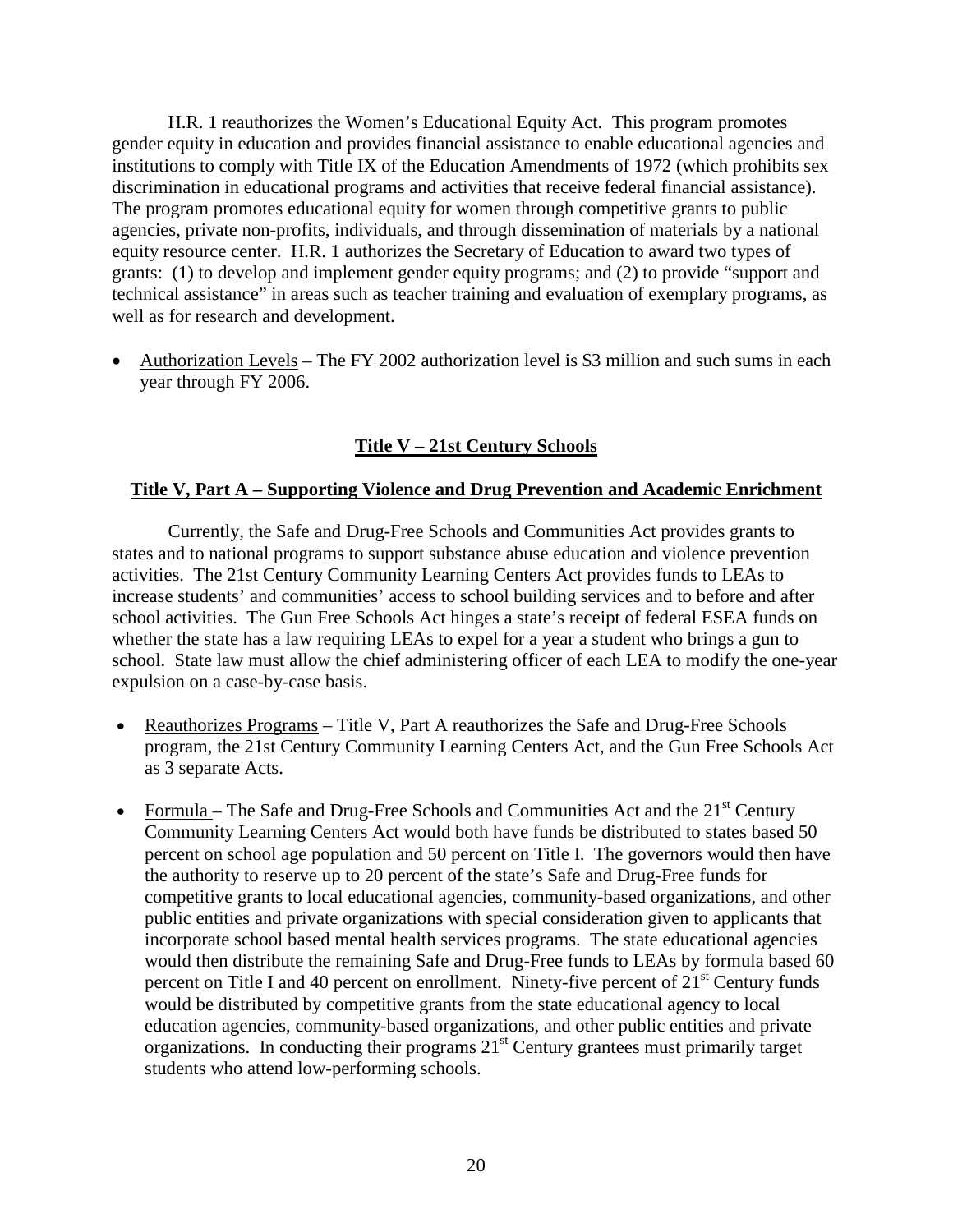- Programs and Activities Funded under the Act Current law under both acts is quite flexible in how funds can be spent. In the Safe and Drug-Free Schools program, local school districts can decide whether to fund drug abuse prevention activities or violence prevention activities. Current law, however, is not tightly focused on drug and violence prevention. In the 21st Century Community Learning Centers program, LEAs can fund a variety of activities in the school building that serve the community, including after school care. H.R. 1 would more tightly focus Safe and Drug-Free Schools programs on violence and drug abuse prevention programs. 21st Century programs are focused on academic enrichment activities that help children meet state academic content standards.
- Uses of funds H.R. 1 would allow the following local uses of funds:

Safe and Drug-Free Schools and Communities

- developmentally appropriate drug and violence prevention;
- training of school personnel and parents in drug and violence prevention programs;
- community-wide strategies for reducing violence and illegal drug-use;
- law enforcement and security activities;
- testing students for illegal drug use and locker searches;
- expanding and improving mental health services;
- counseling, mentoring, and referral services;
- programs and services regarding truancy, suspensions and expulsions;
- peer mediation programs;
- development of programs that prevent school based crime;
- emergency intervention services following traumatic events;
- public school choice programs for students at "persistently dangerous schools;"
- character education programs; and
- school violence hotlines.

### $21<sup>st</sup>$  Century Community Learning Centers

- Before and after school activities that advance student academic achievement including:
	- remedial education and academic enrichment activities;
	- math, science, arts, music, entrepreneurial, and technology education activities;
	- tutoring and mentoring services;
	- recreational activities;
	- expanded library service hours;
	- programs that promote parental involvement; and
	- programs for truant, suspended, or expelled students; and
- Establishing or enhancing programs or initiatives that improve academic achievement.
- Effective Programs and Activities Current law in both acts does little to promote quality programming. H.R. 1 requires that any program or activity funded under this part meet the "Principles of Effectiveness," which require that the program or activity:
	- Be based upon an assessment of objective data about community needs for the activities;
	- Be based upon performance measures established by the LEA;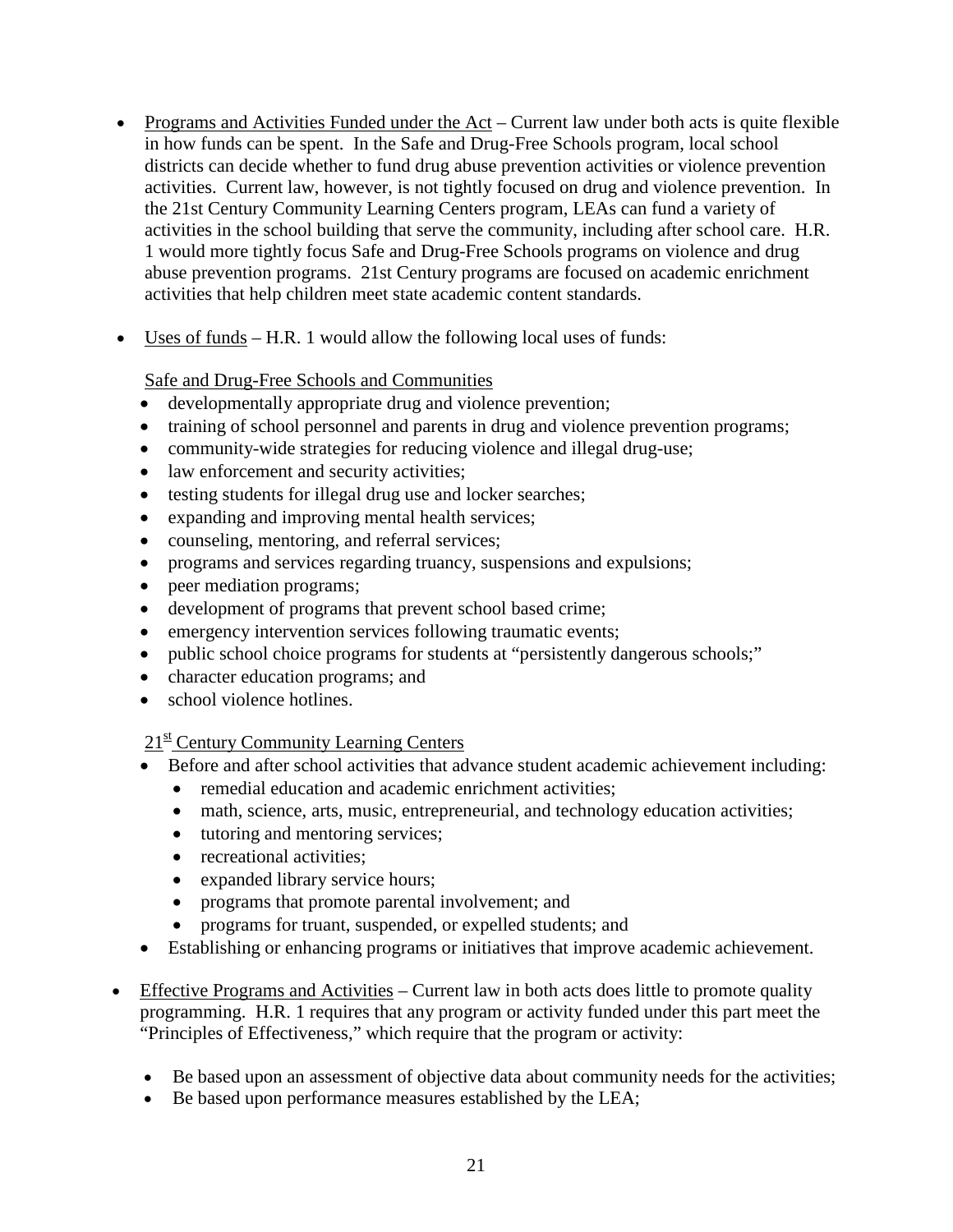- Be based upon "scientifically based research" that provides evidence that the program or activity will be effective (there is a waiver for innovative programs with a likelihood of success); and
- Be periodically evaluated with the results used to improve the program or activity.
- School Choice The proposal would require states to allow students enrolled in persistently dangerous public schools (as defined by the state in consultation with LEAs) or who are victims of violent crimes at school to transfer to another public school. The proposal would allow local educational agencies to use funds provided under this subpart for reasonable transportation and tuition costs.
- Parental Consent A local educational agency would be required to withdraw a student from a program or activity under this part if the parents of the student provide written notification to the LEA. The LEA must make reasonable efforts to inform the parents of the content of programs funded under this part, other than classroom instruction.
- Project Drug Abuse Resistance Education (DARE) While local educational agencies would still be allowed to fund DARE or DARE-type activities, references to DARE or DARE-type activities would be removed.
- Hate Crimes H.R. 1 repeals the Hate Crimes Prevention Program. Instead it seeks to promote positive behaviors in students specifically by allowing funds to be used for activities and programs regarding character education. Additionally, funds may be used to develop education programs that prevent school-based crime, including crimes motivated by hate. In order to reduce the possibility of a reoccurrence of past abuses, however, the Committee specifically prohibits any programs or publications that abridge or infringe upon the constitutionally protected rights of free speech, religion, and equal protection.
- Community Involvement H.R.1 encourages the involvement of community-based organizations and other public entities and private organizations in providing safety and drug abuse programs and before and after school activities through competitive grants.
- Gun Free Schools Act The proposal would retain the Gun Free Schools Act with minor changes. It would eliminate the section that requires the Secretary to disseminate policy guiding the implementation of the act and its connection to the Individuals with Disabilities Education Act (IDEA). It would incorporate the act into the Safe and Drug-Free Schools Act. Additionally, it would codify the current practice of exempting home schools from the requirements of the part, by stating, "The term "school" does not include a home school, regardless of whether a home school is treated as a private school under state law."
- Student Conduct Standards H.R. 1 would require local educational agencies to establish standards for student conduct that clearly allow the classroom teacher to maintain control of the classroom in order for all students to learn.
- Authorization Levels The FY 2002 authorization level is \$535 million for Safe and Drug-Free Schools and Communities Act programs and  $$900$  million for  $21<sup>st</sup>$  Century Community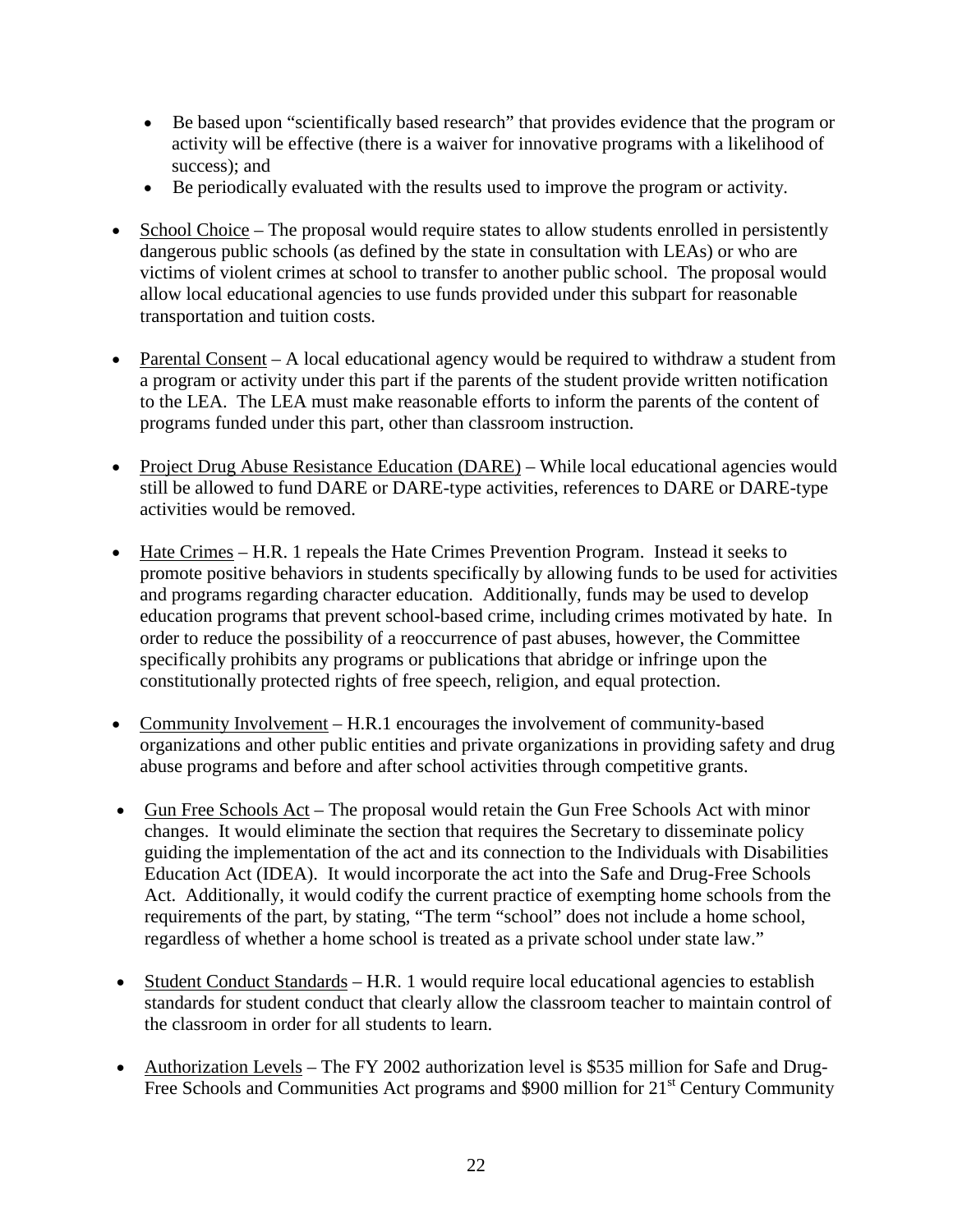Learning Centers programs. For FY 2003 – 2006, H.R. 1 authorizes such sums for both programs.

# **Title V, Part B – Enhancing Education Through Technology**

Title V, Part B – Enhancing Education Through Technology streamlines duplicative technology programs into a performance-based technology grant program that sends more money to schools. In doing so, it facilitates comprehensive and integrated education technology strategies that target the specific needs of individual schools. It also ensures that schools will not have to submit multiple grant applications and incur the associated administrative burdens to obtain education technology funding.

- Consolidation of Programs H.R. 1 would consolidate all of the current Title III programs under the Elementary and Secondary Education Act (except for Ready To Learn Television and the Telecommunications Demonstration Project for Mathematics). These programs include the Technology Literacy Challenge Fund, the Local Innovation Challenge Grants, Regional Consortia, Technology Leadership Activities, Preservice Teacher Training in Technology, Community-Based Technology and Star Schools. The consolidated funds would be distributed as follows: five percent for the Secretary for evaluations, technical assistance, and programs of national significance and 95 percent for states and localities. States would hold on to five percent of their share for state activities such as providing technical assistance and funding innovative programs. Ninety-five percent of the state funds would be directed to local educational agencies.
- Formula for Federal to State Funds would be allocated to the states based 50 percent on what the state received under Title I, Part A and 50 percent on the state's relative population of individuals ages 5 through 17.
- Formula for State to Local Of the total funds going locally, 60 percent would be distributed through a state developed formula based 100 percent on Title I, Part A, while the remaining 40 percent would be competitively distributed by the state. Overall, this represents a significant change from current law, under which the Secretary, through discretionary grants, distributes roughly 42 percent of all technology funds to local school districts and partnerships including schools, higher education institutions, and other education-related entities.
- Uses of Funds The use of funds under this title are generally targeted for:
	- Increasing access to technology, especially for high-need schools;
	- Improving and expanding teacher professional development in technology; and
	- Promoting innovative state and local initiatives using technology to increase academic achievement.
- Ready To Learn, Ready To Teach H.R. 1 would consolidate the Ready To Learn Television program and the Telecommunications Demonstration Project for Mathematics under a new subpart entitled Ready To Learn, Ready To Teach. Under this subpart, the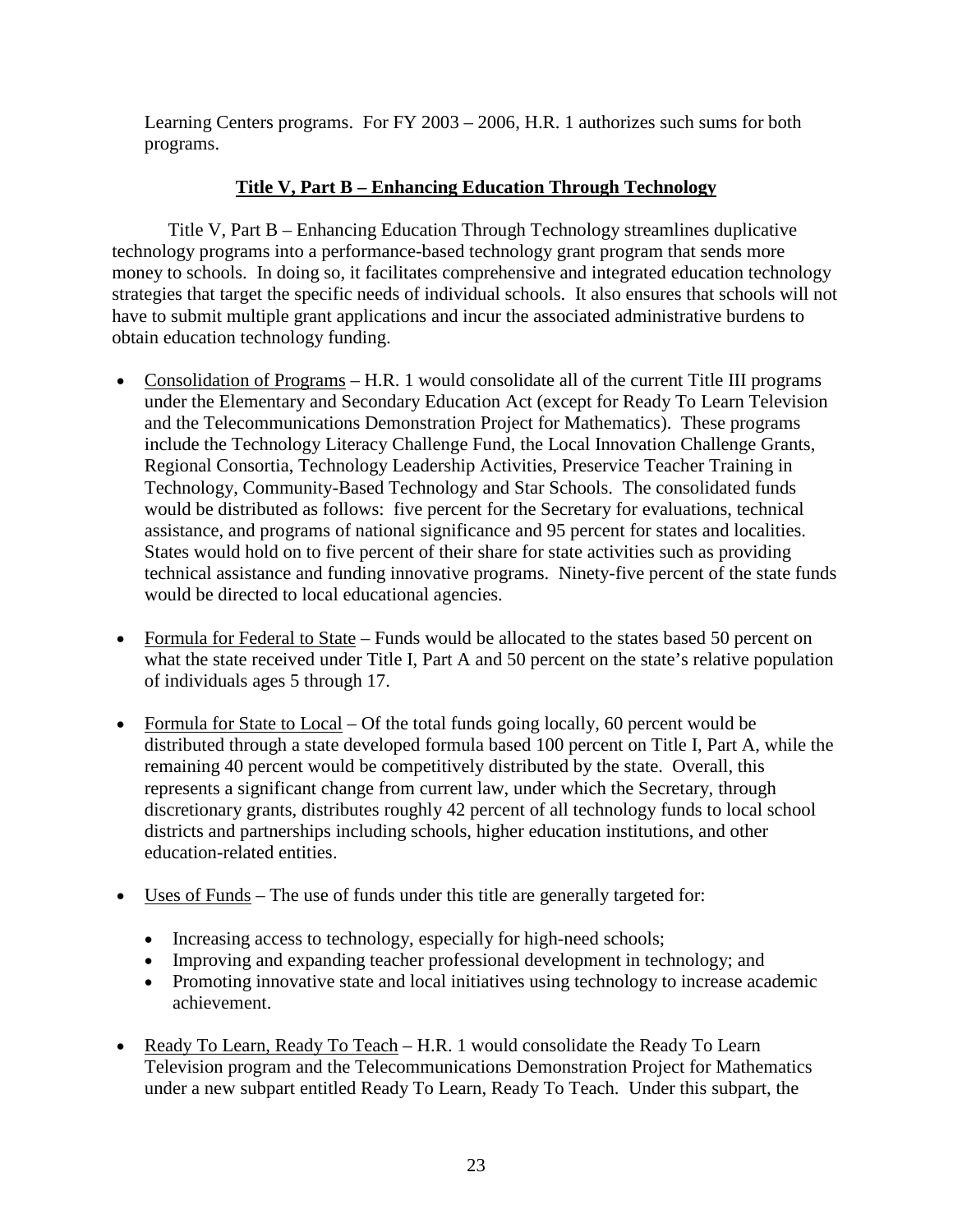Secretary is required to fund the Ready To Learn Television program and may fund the development of digital content and a national telecommunications-based program to improve the teaching of core academic subjects (similar to that of the Telecommunications Demonstration Project for Mathematics).

- Internet Filtering Continues language that became law last year. Requires recipients of Universal Service Discounts (E-rate) to have in place for the protection of minors, technology to filter or block obscenity, child pornography, and material that is harmful to minors, and in the case of adults, block or filter child pornography and obscenity. For schools or libraries that do not receive Universal Service Discounts (E-rate), if such schools or libraries purchase computers, Internet access or related services with either ESEA technology funds or Museum and Library Services Act funds, they must have in place, for the protection of minors, technology to filter or block obscenity, child pornography, and material that is harmful to minors, and in the case of adults, block or filter child pornography and obscenity. Local officials would have the latitude to disable filtering or blocking technology for bona fide research and other lawful purposes. Funds made available under the ESEA technology program, the innovative strategies block grant and under the Museum and Library Services Act may be used to purchase filtering or blocking software.
- Authorization Levels The FY 2002 authorization level is \$1 billion for the state grant program and \$24.5 million for Ready To Learn, Ready To Teach, and such sums for both programs in each year through FY 2006.

### **Title V, Part C – Character Education**

H.R. 1 authorizes the Secretary of Education to awards grants to state educational agencies, local educational agencies, or a consortia of such agencies for the design and implementation of character education programs that can be integrated in state academic content standards and can be carried out in conjunction with other educational reform efforts. Each agency or consortium may contract with outside sources, including institutions of higher education and private and nonprofit organizations (including religious organizations), for assistance with evaluation, developing secular curricula, and integrating secular character education into the curriculum and teaching methods.

H.R. 1 ensures that decisions about character education and curriculum are made at the local level and involves individuals who have daily contact with students. In developing local character education programs, each recipient of assistance must take into consideration the views of the parents of students when selecting elements of character that will be taught under the program. Elements of character selected under the program may include the following: trustworthiness, respect, responsibility, fairness, caring, citizenship, and giving.

• Authorization Levels – The FY 2002 authorization level is \$50 million and such sums in each year through FY 2006.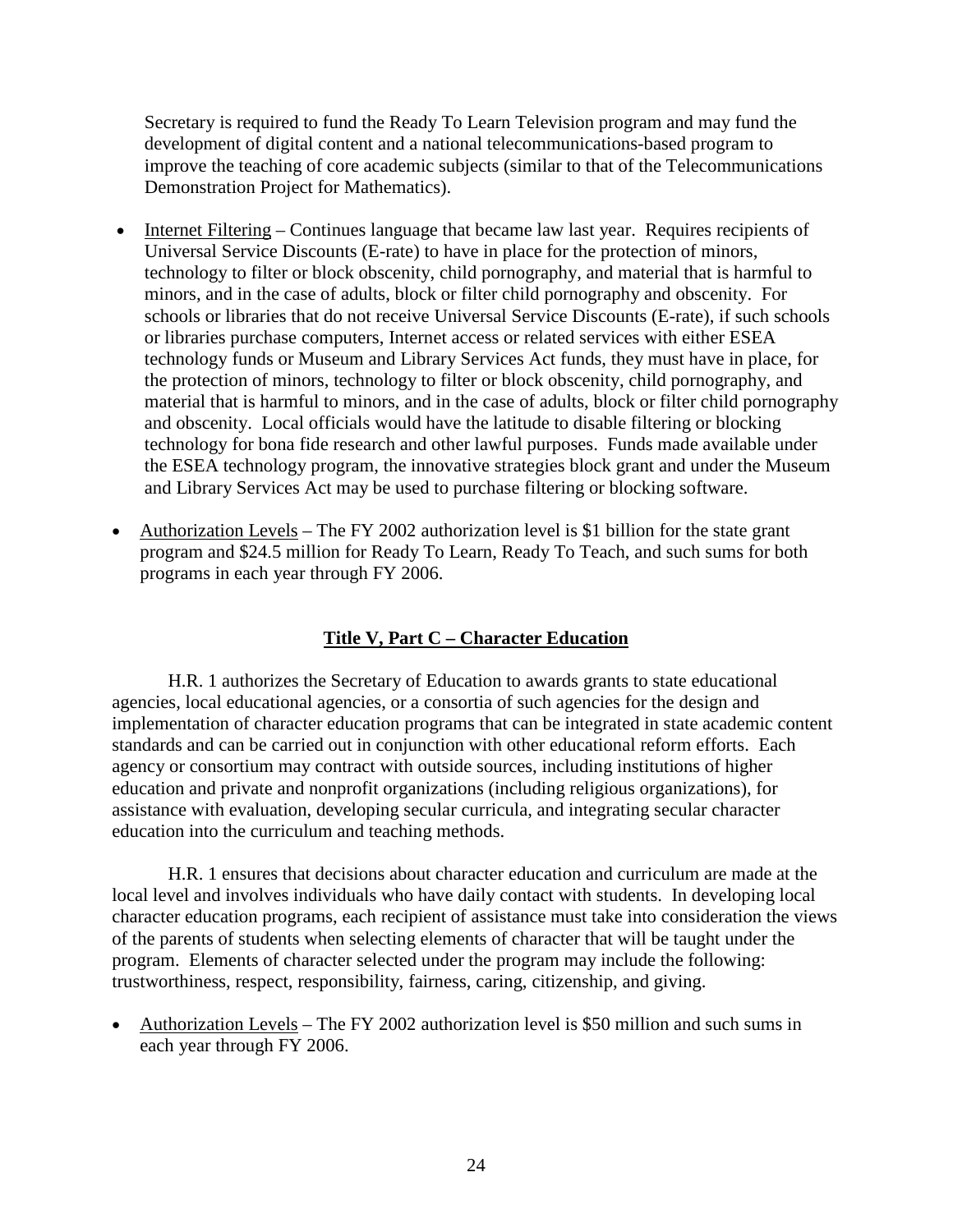#### **Title V, Part D – Elementary and Secondary School Counseling Programs**

Reauthorizes the Elementary and Secondary School Counseling program which provides grants to local educational agencies to support counseling and educational programs. Authorized activities include expanding counseling services through qualified counselors; providing innovative approaches to increase children's understanding of peer and family relationships, including in-service teachers and counselors training and parental involvement; and ensuring team approaches to school counseling.

• Authorization Levels – The FY 2002 authorization level is "such sums as may be necessary."

### **Title V, Part E – Mentoring Programs**

Creates a new program to provide federal competitive grants to local educational agencies to promote mentoring programs for children with the greatest need. The program is designed to assist children in receiving support and guidance from a caring adult, to improve their academic performance and interpersonal relationships among their peers, teachers, other adults, and family members, to reduce dropout rates, and to reduce juvenile delinquency. Eligible entities include local educational agencies, community-based organizations or a partnership between the two.

• Authorization Levels – The FY 2002 authorization level is \$50 million and such sums in each year through FY 2006.

# **Title VI – Impact Aid**

During the  $106<sup>th</sup>$  Congress, the Impact Aid Reauthorization Act of 2000, was enacted as part of the Floyd D. Spence National Defense Authorization Act for fiscal year 2001. Several technical amendments to Impact Aid are included in this legislation. These amendments would:

- Modify the new "hold harmless" formula for distributing funds under Section 8002 (payments for federal acquisition of real property) to address an issue raised after enactment of the Impact Aid Reauthorization Act of 2000. New data received by the department of education indicates that the new formula would not provide the intended equitable distribution of funds. Therefore, the Committee has included a small modification to current law that will ensure that school districts of all sizes receive a fair share of funds under this section. Two additional clarifications regarding eligibility of LEAs for assistance are included.
- Make a minor modification to the section of the formula benefiting small school districts.
- Modify language in Section 8003 (relating to heavily impacted districts) to include school districts that have no tax base and whose boundaries are held in trust by the federal government to be deemed eligible for "heavily impacted" payments.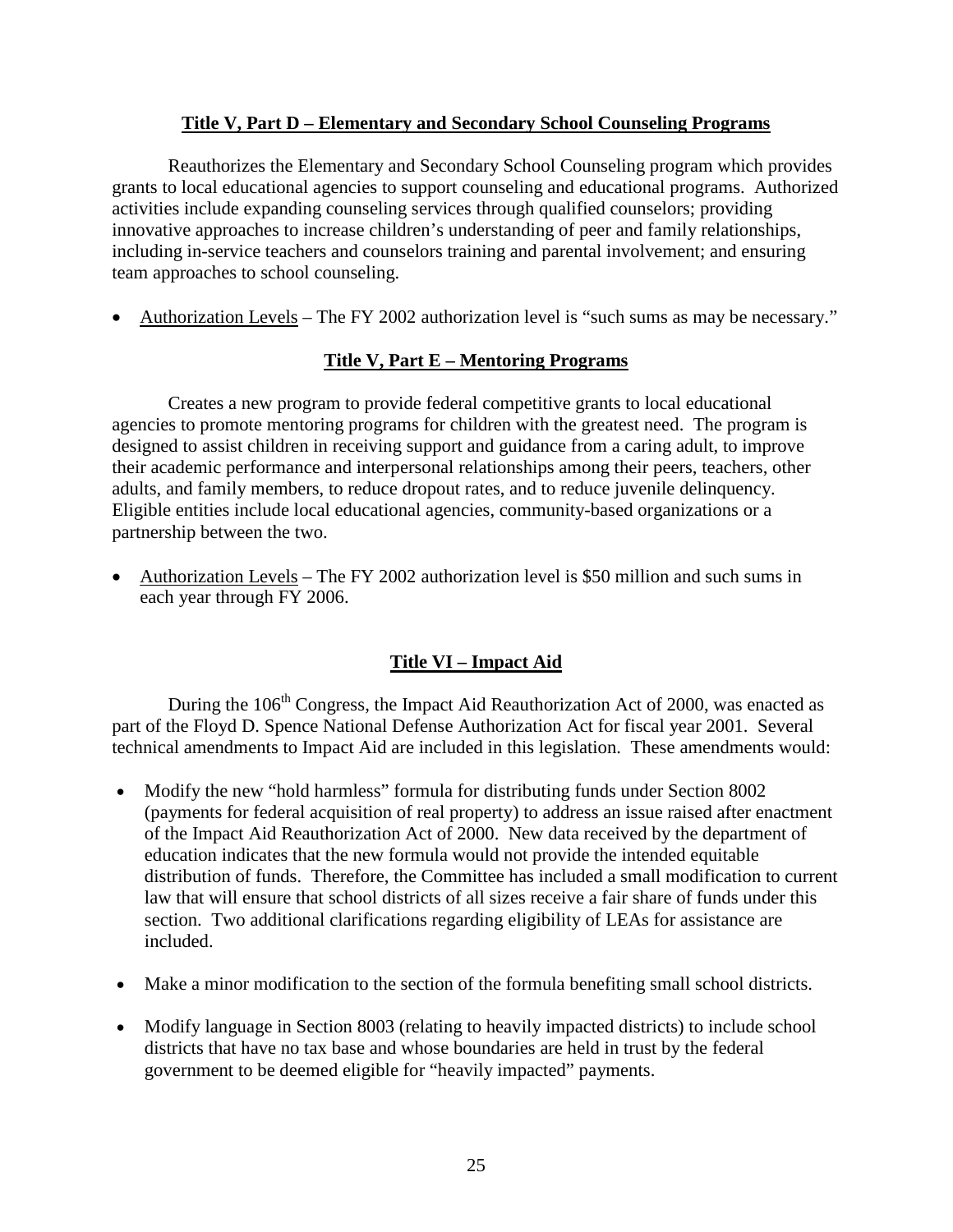- Make technical corrections to the construction provisions of the Impact Aid law to clarify Congressional intent as to which LEAs are eligible due to a lack of bonding capacity.
- Modify language in Section 8009 (equalized states) to clarify that these funds provided to school districts based on their identification as "heavily impacted" (above those funds otherwise received under the basic program) would be exempt from state equalization.
- Extend the filing deadline for a school in Colorado.
- Extends the authorization for Impact Aid through 2006 at such sums each year and authorizes \$150 million for Impact Aid construction in FY 2002 and such sums each year through FY 2006.
- An amendment was adopted during House consideration to express a Sense of Congress that the Impact Aid program should be fully funded.

# **Title VII – Freedom and Accountability**

The new Title VII of the Elementary and Secondary Education Act will consist of Part A (Accountability) and Part B (Transferability for States and School Districts)

# **Title VII, Part A–Accountability**

- Rewards States that make significant progress in academic achievement for students as a whole, for students from low-income families, and for students from major racial and ethnic groups would be eligible to receive a reward. The primary indicators of state academic progress will be the state assessments. In order to confirm a state's progress on its own assessments for purposes of receiving a reward, states would also have to demonstrate results on a second indicator consisting of either the state National Assessment of Educational Progress (NAEP) or another independent assessment selected by the state. A state would have to produce achievement gains on both tests in order to receive a reward. Other indicators the Secretary may take into consideration include increases in English proficiency, graduation rates, and the state's progress in increasing the percentages of students who take advanced placement and international baccalaureate courses, as well as passage rates. The purpose of this fund is to reward individual state progress, and does not compare progress between states. The FY 2002 authorization level is \$40 million and such sums in each year through FY 2006.
- Sanctions States that fail to make adequate yearly progress for two consecutive years for their disadvantaged students will be subject to a reduction in the percentage of their ESEA funds the SEA may retain for administrative activities. However, the funds would not leave the state. Instead being spent by the SEA, these funds would have to allocated to local educational agencies for school improvement. Sanctions will be based on a state's failure to narrow the achievement gap in meeting adequate yearly progress requirements in math and reading in grades 3 through 8. Administrative funds may also be reduced if the state fails to make adequate yearly progress in the acquisition of English language proficiency by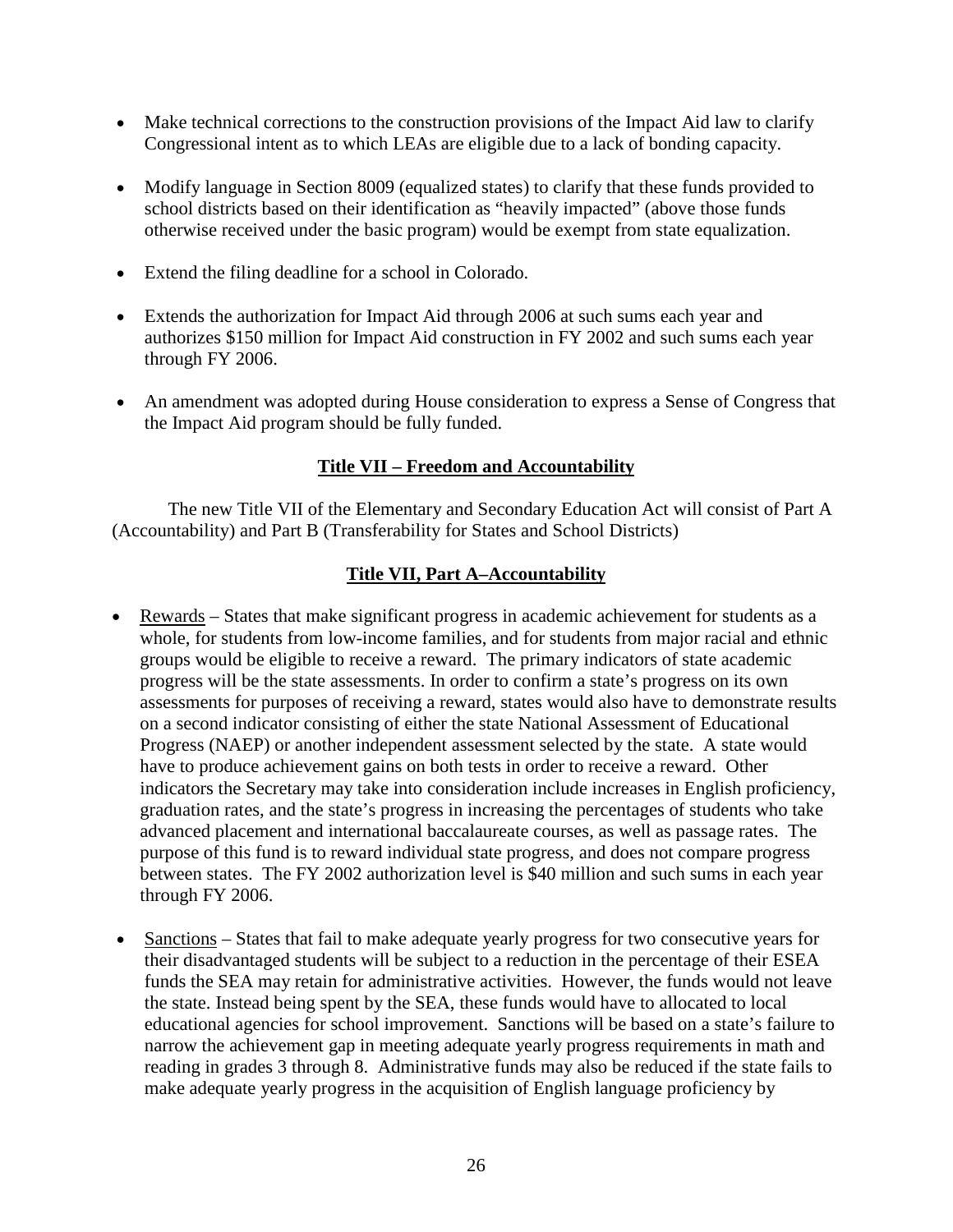children with limited English proficiency. States would not be sanctioned solely on the basis of their state test results in reading and math. They would only be sanctioned if states did not make adequate yearly progress on state assessments, and did not make progress on NAEP or an independent assessment selected by the state.

- Other Activities to Promote Achievement States will receive funds to develop annual assessments, or if a state has developed those assessments and standards, to carry out other activities related to ensuring accountability for results in the state's schools and local educational agencies or improving the quality of state assessments. States that have annual assessments for grades 3 through 8 in place prior to the 2004-2005 school year will be eligible to receive a one-time bonus award. The FY 2002 authorization level is \$400 million and such sums in each year through FY 2006.
- State Administration of NAEP or another independent assessment The federal government will pay for the administration of NAEP or other independent assessment selected by the state. The FY 2002 authorization level is \$69 million and such sums in each year through FY 2006.

# **Title VII, Part B – Transferability for States and School Districts**

The purpose of this part is to provide states and local school districts with the flexibility to shift federal dollars to other federal education programs that more effectively address their needs and priorities. Under current law only school districts may transfer funds, and only up to five percent. This provision significantly expands state and local flexibility to shift federal dollars from one program to another.

- State transfer authority States are permitted to transfer up to 50 percent of state activities funds between formula grant programs (i.e. formula grant to the state). State activity funds do not include funds that are to be allocated to local educational agencies, as required by each statute. These formula grant programs are:
	- Part A of Title II (Teachers)
	- Subpart 1 of Part A of Title IV (Innovative Programs Block Grant)
	- Title V, Part A (Safe and Drug Free Schools and 21<sup>st</sup> Century Community Learning Centers)
	- Title V, Part B (Technology)
- Local educational agency transfer authority Under current law, a local educational agency may transfer up to five percent of unneeded program funds to another federal education program, provided the state gives approval to such transfer. Under the bill, local educational agencies (except local educational agencies subject to school improvement or corrective action) would be permitted to transfer up to 50 percent of funds without the approval of the state. Applicable programs are:
	- Part A of Title II (Teachers)
	- Subpart 1 of Part A of Title IV (Innovative Programs Block Grant)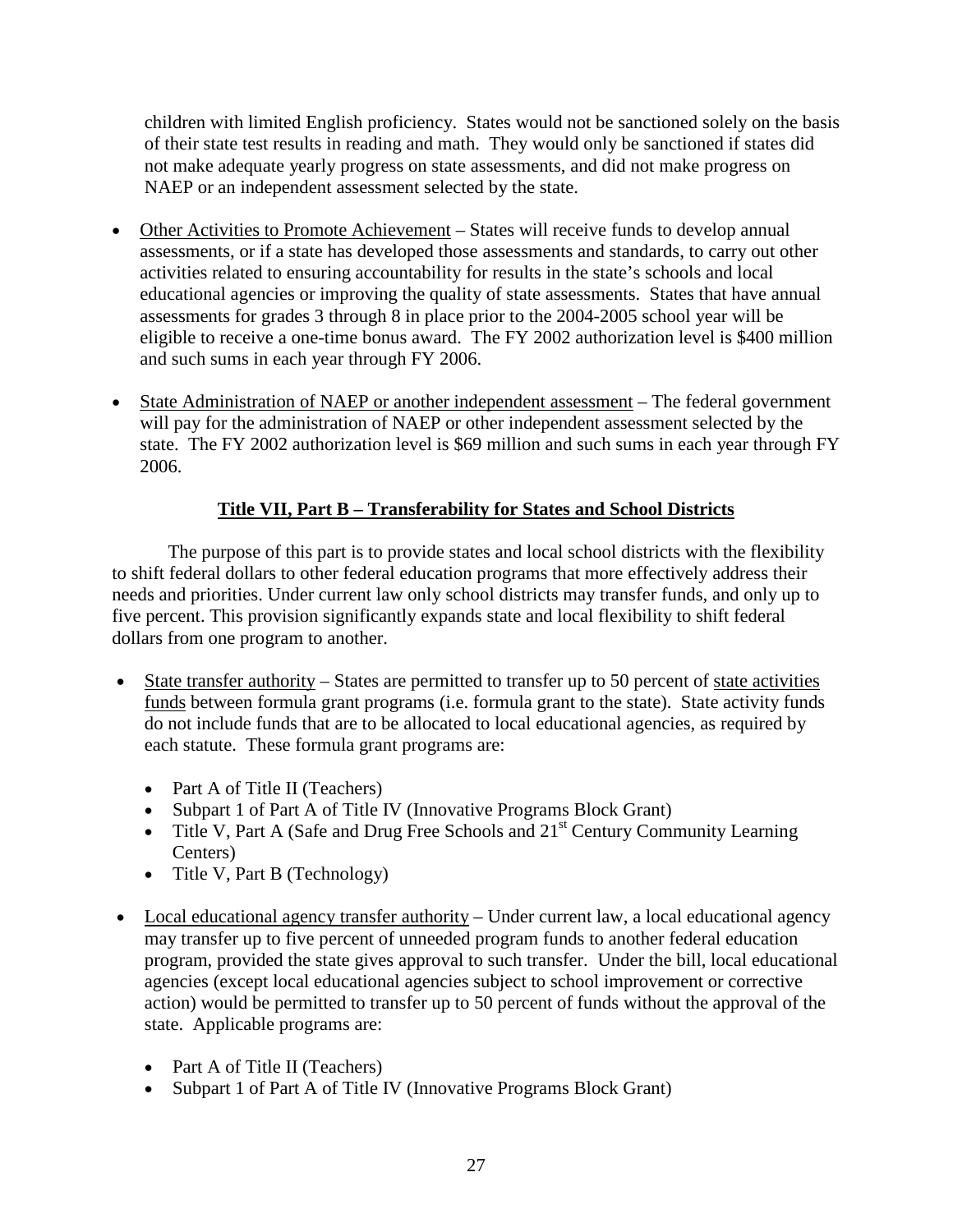- Title V, Part A (Safe and Drug Free Schools)
- Title V, Part B (Technology)
- Supplemental funds for Title I State and local school districts may transfer funds from the above programs into any part of Title I, but no funds can be transferred out of Title I into another program.
- Local educational agencies identified for school improvement. Local educational agencies identified for school improvement may transfer up to 30 percent of their funds from Part A of Title II (Teachers), Subpart 1 of Part A of Title IV (Innovative Programs Block Grant), Part A of Title V (Safe and Drug Free Schools) and Title V, Part B (Technology) into school improvement activities only.
- Local educational agencies in corrective action may not transfer any funds.

# **Title VII, Part C – Local Flexibility Demonstration**

The purpose of this part is to allow, in addition to the "Local A's" flexibility option in part A, 100 school districts in 50 states to enter into performance agreements with the Secretary. Under these agreements, school districts could consolidate non-Title I formula grant programs and be relieved of the requirements of those programs. If a school district chooses to participate, it does not affect how much money they receive- the same federal formulas apply.

- Eligibility: Part C authorizes the Secretary to enter into 100 performance agreements. For the first three years, two school districts from each state may enter into performance agreements. After three years, if fewer than 100 school districts have applied, more than two school districts from a single state may participate, up to a total of 100 school districts. School districts may only apply if they are making adequate yearly progress.
- Agreement with the Secretary: LEA applies to the Secretary to be able to consolidate eligible programs. The agreement would free school districts from the statutory requirements of these programs. School districts would agree to maintain protections in current law with respect to civil rights, fiscal integrity, and private school participation.
- Use of funds: Similar to the schoolwide provision which allows consolidation of federal dollars at the school level, funds would be required to be used by LEAs to meet the general purposes of the program funds included in the waiver. Funds could be used for any educational activity authorized under H.R. 1.
- Eligible Programs: State administered formula grant programs. Title II (Teachers), Title IVA(Block Grant), Title VA (Safe and Drug Free Schools), Title VB (Technology). Title I and Title IIIA (Bilingual) would not be included.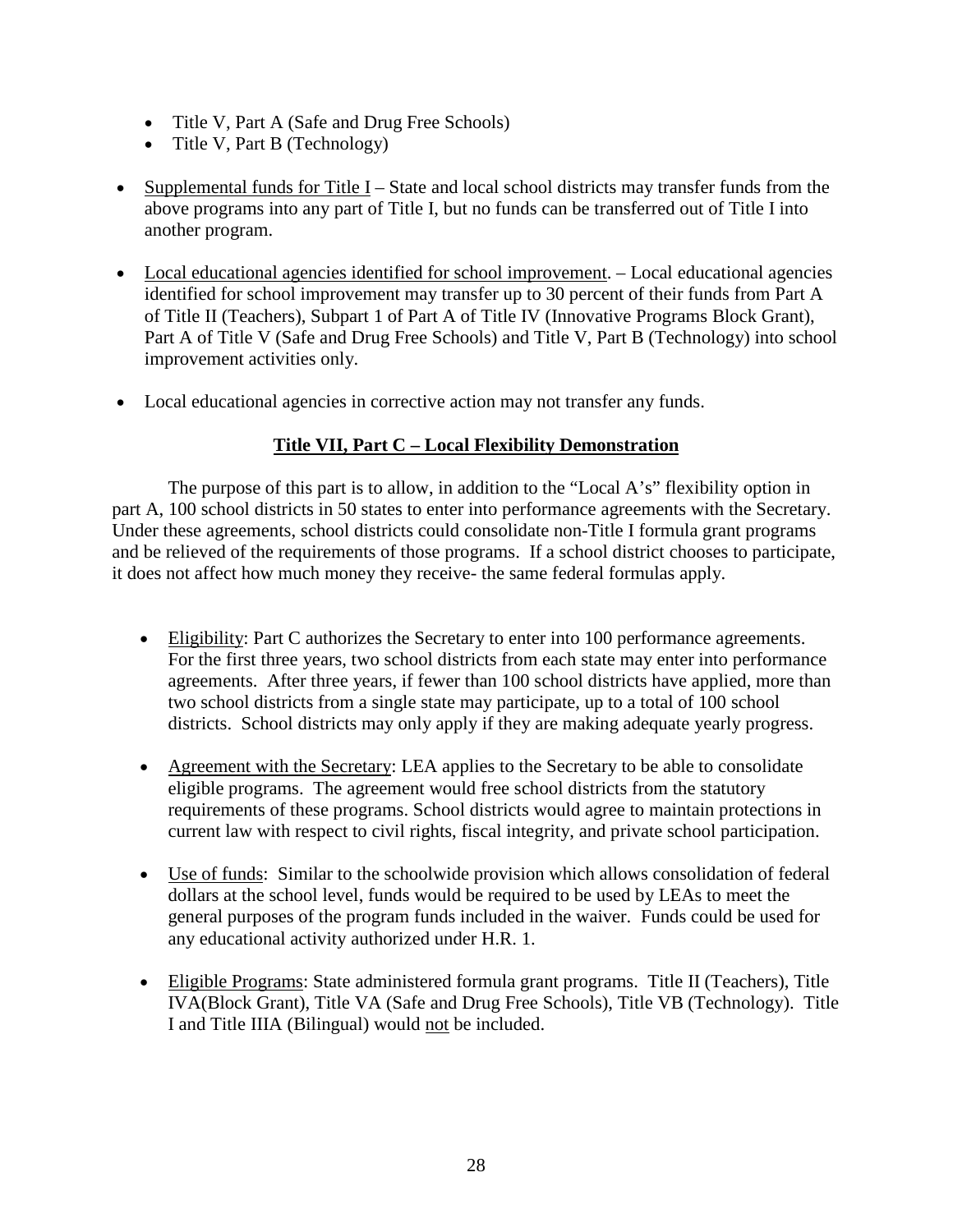- Approval: The Secretary may approve the application only if the Secretary determines that such application demonstrates substantial promise of carrying out the education reform goals of the state.
- Performance Review: The Secretary shall annually review the performance of the LEAs granted this authority and shall terminate the waiver if the Secretary determines that the LEA has not met the terms of waiver. If an LEA does not make AYP as determined by the state for three consecutive years, the Secretary may terminate the agreement.
- Reporting: LEAs annually report to Secretary and the SEA on how they are using these funds in accordance with their waiver. LEAs would submit this report to the SEA annually in lieu of their consolidated application to receive federal funds.
- Accountability: LEA would continue to be subject to the state accountability requirements and the requirements of Title I.

# **Title VIII – General Provisions**

The new Title VIII (Title XIV under current law) contains general provisions that affect all programs under the ESEA. The general provisions are divided into several parts: Definitions; Flexibility in the Use of Administrative and Other Funds; Coordination of Programs/Consolidated State and Local Plans and Applications; Waivers; Uniform Provisions; and Sense of Congress.

### Definitions

• Definitions – Adds several new definitions, moves some definitions from within individual programs into the general provisions, and modifies other definitions.

### Flexibility in the Use of Administrative and Other Funds

• Increase Flexibility – Expands current law to give states and school districts the freedom to combine administrative funds from all ESEA programs and such other programs as the Secretary may designate.

### Coordination of Programs\Consolidated State and Local Plans and Applications

- Expands Authority for Single Consolidated Plans for States Expands the authority for a State educational agency, in consultation with the Governor, to submit a single consolidated plan or application to include all ESEA programs and such other programs as the Secretary may designate. Under current law, this was limited to only a few programs.
- Expands Authority for Single Consolidated Plans for School Districts Expands the authority of school districts to submit a single consolidated plan or application to include all ESEA programs.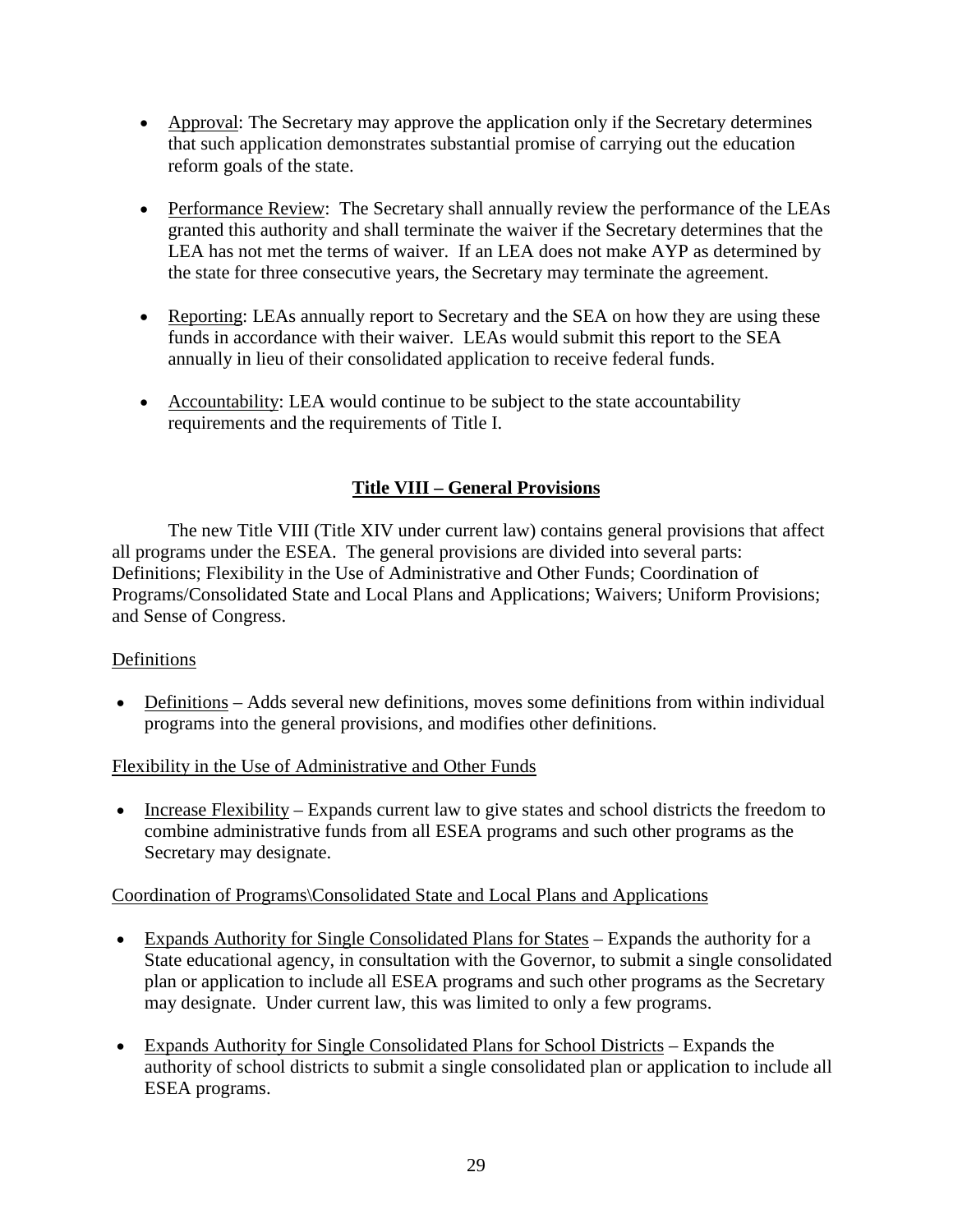- Removes Goals 2000 Removes all Goals 2000 references.
- Streamlines reporting requirements Streamlines reporting requirements by replacing individual program annual reports with a single consolidated report.

### Waivers

• Expands Flexibility – Continues authority of the Secretary to waive burdensome regulations and program requirements, and makes several changes consistent with the Education Flexibility Partnership Act. Extends maximum term of waivers from three to five years.

# Uniform Provisions

- Private Schools Continues to allow students and staff at private schools to receive services through ESEA programs. In addition, the bill ensures that private schools which do not receive funds or services under the ESEA are not subject to any of the requirements of the ESEA.
- Consultation with Private Schools Ensures that educational services must be provided by the school district to private schools in a timely manner and that consultations with private school officials must occur during the design and development stages of the education programs, as well as throughout the implementation phase.
- Prohibition on Federal Curriculum Prohibits the federal government from controlling, mandating, or directing curriculum. Also prohibits funds from being used by the Department of Education to endorse, approve, or sanction any curriculum designed for use in elementary or secondary schools.
- Prohibition on Mandatory National Teacher Test or Certification Prohibits funds from being used to plan, develop, implement, or administer any mandatory national teacher or paraprofessional test or certification.
- Prohibition on Federally Sponsored National Testing Prohibits ESEA funds from being used to develop, pilot test, field test, implement, administer, or distribute any federally sponsored national test in reading, mathematics, or any other subject, unless specifically and explicitly authorized in law.
- Prohibitions on Uses of ESEA Funds Prohibits ESEA funds from: (1) being used to distribute obscene materials on school grounds; (2) funding courses or the development or distribution of materials that are designed to promote or encourage sexual activities; (3) being used to operate a program of contraceptive distribution at schools; and (4) funding sex education in schools unless such program is age appropriate and emphasizes abstinence.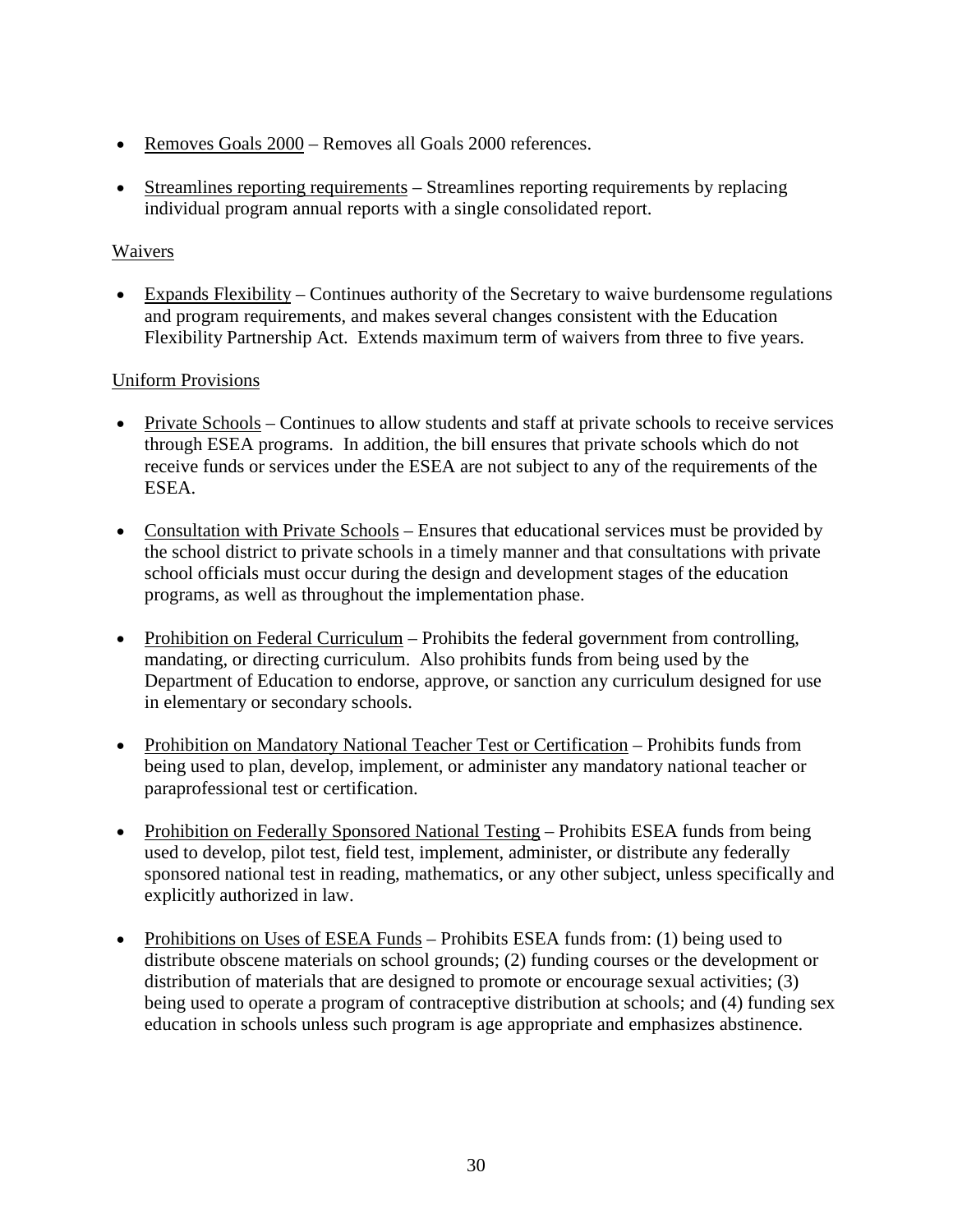- School Prayer Ensures that voluntary prayer in public schools is protected. School districts must certify that no policy of the school district prevents or otherwise denies participation in constitutionally protected prayer in public schools.
- National Database Includes a rule of construction which clarifies that nothing in the act is to be construed as allowing the development of a national database of personally identifiable information on individuals involved in studies or data collection under the act.
- Armed Services Recruiting Any secondary school that receives Federal funds under this Act shall permit regular United States Armed Services recruitment activities on school grounds, in a manner reasonably accessible to all students of such school.
- Qualified Tuition Programs Encourages the Secretary of Education to promote qualified tuition programs in States that have qualified State tuition programs.
- Home Schools Prohibits the federal government from exercising any control over home schools, and ensures that home schools are not subject to the ESEA nor are students who are home schooled required to take any assessments referenced in the ESEA.

#### Sense of Congress on Memorials on Campus

Includes a Sense of Congress that memorial services and memorials on campus to honor any person slain on a school campus are not objectionable.

### Sense of Congress on Paperwork Reduction

Includes a Sense of Congress that federal and state educational agencies should reduce the paperwork requirements placed on schools, teachers, principals, and other administrators.

#### Sense of Congress on Dollars to the Classroom

Includes a Sense of Congress that the Secretary of Education and states and local districts work together to ensure 95 percent of federal K-12 program funds are spent directly in classrooms to improve academic achievement.

# **Title IX, Part A, Subpart 1 – National Education Statistics Act**

Subpart 1 of Part A of Title IX amends the National Education Statistics Act to make changes to the National Assessment of Educational Progress (NAEP) to clarify that for purposes of Title VII accountability there is no cost-sharing requirement of the states. Subpart 1 also authorizes annual state NAEP assessments in reading and mathematics in the fourth and eighth grades.

# **Title IX, Part A, Subpart 2 – Homeless Education**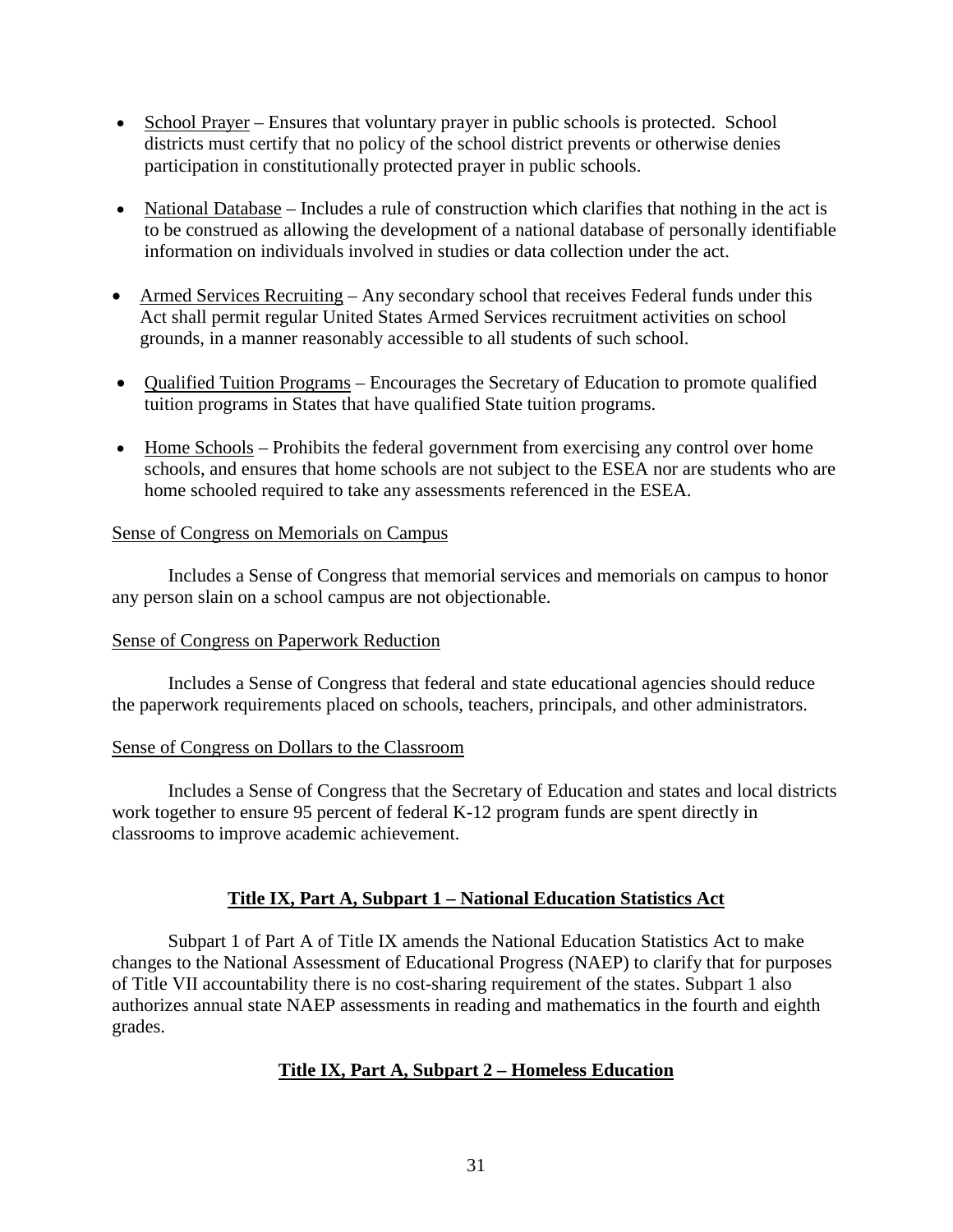The McKinney-Vento Homeless Education Assistance Improvements Act of 2001 authorizes formula grants to states, based on state allocations for grants to local educational agencies under Title I, Part A of the Elementary and Secondary Education Act. Grants must be used for state and local programs to provide equal access to a free, public education for homeless children and youth, including a public preschool education, equivalent to that provided to other children and youth. Grants must also be used to establish an Office of Coordinator of Education of Homeless Children and Youth within each state educational agency; to implement professional development activities for school personnel; and to provide each child or youth the opportunity to meet the same state student academic achievement standards that others are expected to meet.

H.R. 1 makes several changes to current law to better meet the educational needs of homeless children and youth. Among other things, H.R. 1:

- Requires schools to immediately enroll homeless children and youth, thereby eliminating delays caused by lack of records and other enrollment requirements;
- Ensures that public notice of the educational rights of homeless children and youth are disseminated in school districts;
- Ensures that schools keep children in their school of origin whenever possible and appropriate;
- Prohibits a state receiving funds from segregating a homeless child, either in a separate school or in a separate program within a school, based on that student's status as homeless (this provision contains a grandfather clause that ensures established schools do not lose funding);
- Provides states with greater flexibility to use McKinney-Vento funds for statewide support and technical assistance activities;
- Increases the amount of McKinney-Vento funding available to small states; and
- Directs local educational agencies to continue homeless children's education in their school of origin, to the extent feasible, unless the parent or guardian wishes otherwise, for the duration of homelessness.

Authorization Levels – The FY 2002 authorization level is \$60 million and such sums in each year through FY 2006.

### **Title IX, Part A, Subpart 3 – Parental Freedom of Information**

Subpart 3 of Part A makes changes to the Pupil Protection Act which is a component part of the General Education Provisions Act. The changes will: (1) guarantee parents the right to inspect and review the curriculum that is used to teach their children; (2) require written consent of the parent prior to any student being required to undergo any non-emergency medical, psychological, or psychiatric examination, testing or treatment while at school; and (3) require written consent of the parent regarding any survey or evaluation given to a student which asks questions about political affiliations, religious beliefs, mental or psychological problems and other personal issues.